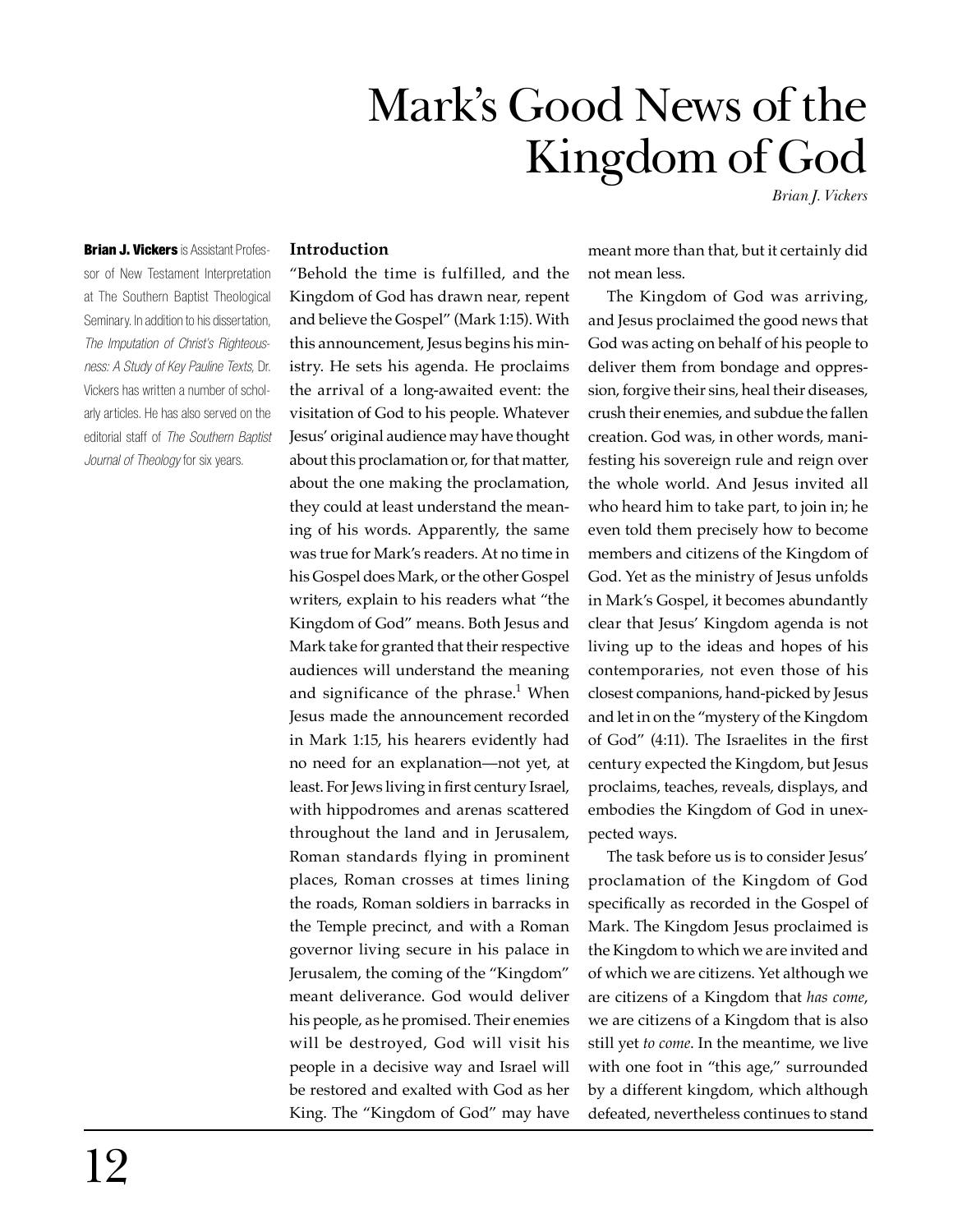in direct opposition to the Kingdom of God and diligently seeks to draw away our focus and allegiance. We need, therefore, constantly to (re)align our thoughts, our hearts, and our expectations with the Kingdom of God as announced and inaugurated by Jesus.

# **Our God Reigns: The Kingdom in the Old Testament**

Jesus' announcement of the Kingdom of God was not an innovation or a novel concept.<sup>2</sup> The idea of the Kingdom of God is firmly rooted in the Old Testament, in spite of the fact that none of the OT writers use the exact phrase "Kingdom of God." The OT writers do, however, use a variety of words, phrases, and concepts to denote God's rule over all creation in general and over Israel in particular. That God is already the sovereign King over all the universe is a given fact in the OT. At the same time, it is clear that the full manifestation of God's sovereign rule has yet to appear in the world. Thus God's absolute reign is also a promise in the OT.

## *The Present and Future Kingdom*

The closest OT parallels to the NT phrase "Kingdom of God" are found in those texts that speak of God's royal rule or dominion.<sup>3</sup> The Psalmist declares, "The Lord has established his throne in the heavens; And his sovereignty rules over all" (103:19). Similarly, Daniel proclaims, "His kingdom is an everlasting kingdom, and his dominion is from generation to generation  $(4:3)$ ." $4$  These texts affirm that all people, nations, and history are part of God's dominion.

The OT writers also speak of God as a reigning King or as *the* King.5 Though God reigns over all, he is the King of Israel in particular.<sup>6</sup> God, not men, will reign over the nation of Israel. Gideon asserts God's kingship when he tells the people, "I will not rule over you, nor shall my son rule over you, the Lord shall rule over you" (Judg 8:23). In 1 Samuel, God's kingship over Israel is explicit and the clamoring of the Israelites for a king is viewed as an outright rejection of their divine King. The Lord tells Samuel, "Listen to the voice of the people in regard to all that they say to you, for they have not rejected you, but they have rejected me from being king over them" (1 Sam 8:7, cf. 12:12).<sup>7</sup> Likewise, God himself asserts his kingship over Israel through Isaiah: "I am the Lord, your Holy One, the Creator of Israel, your King" (43:15). The Lord is "the King of Israel" (Zeph 3:15).

 The OT also reveals that the relationship between God and Israel is implicitly that of a King and his subjects. God's powerful display of redemption of his people from Egypt, where both nature and Pharaoh are subject to him, his establishment of the covenant on Sinai, and his defeat of the nations that stood between his people and the promised land, are all indicative of God's sovereign rule over Israel.8 This sovereign-subject relationship also underlies the period of the Judges when there was no human king in Israel. Furthermore, although the eventual establishment of a human king in Israel was a point of contention, the king sitting on David's throne "was understood to reign as Yahweh's representative . . . the monarchy was looked upon as the concrete manifestation of Yahweh's rule."9

God's kingship is not, however, limited to the nation of Israel. In addition to the texts that speak directly about God's dominion, other texts reveal God's active role as the sovereign ruler over all creation. In the words of the Psalmist, "Say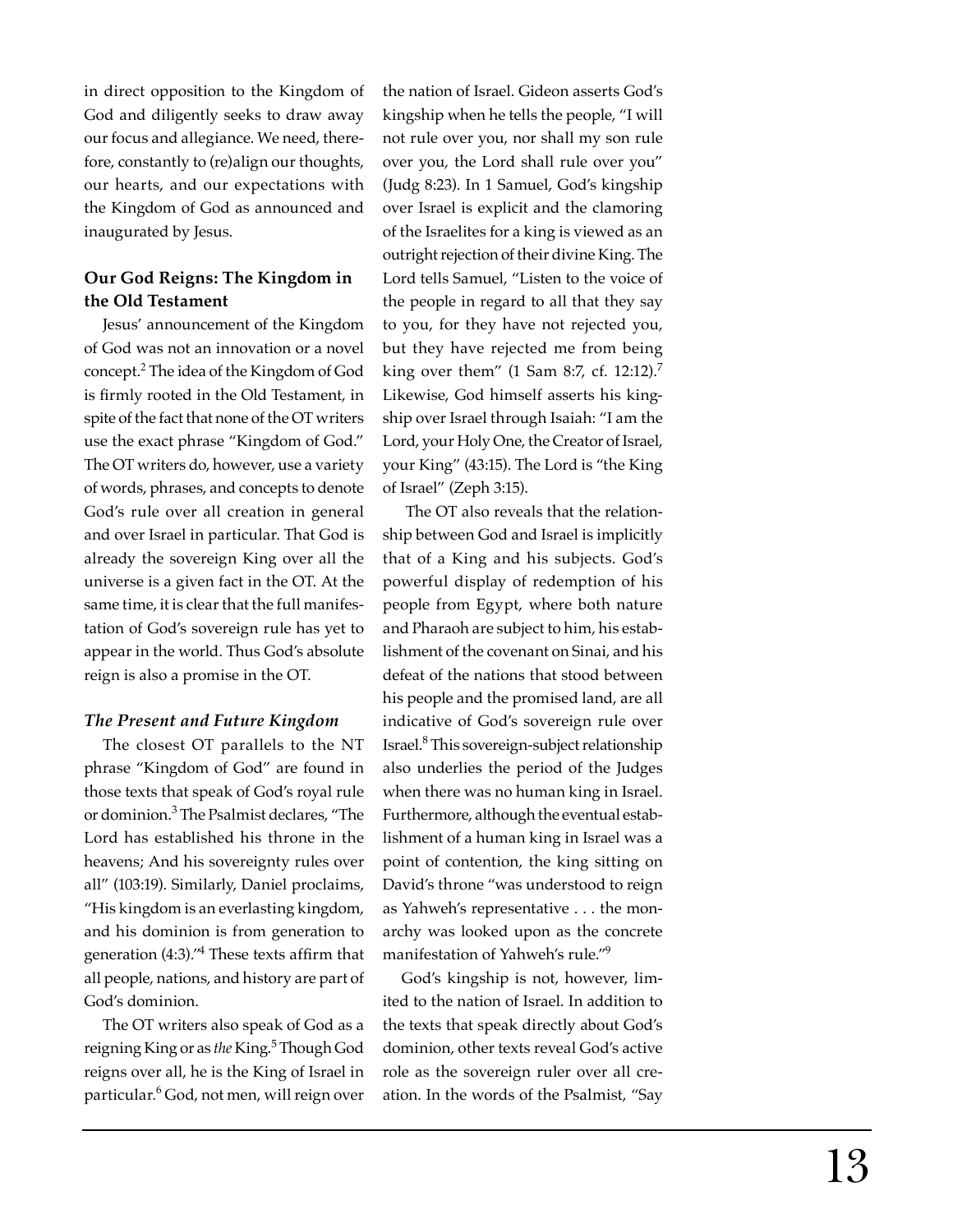among the nations: 'The Lord reigns'" (Ps 96:10), and in another place, "The Lord reigns; let the earth rejoice; Let the many islands be glad" (Ps 97:1). Jeremiah unambiguously expresses this same thought when he addresses God as "King of the nations"  $(10:7).^{10}$  God's dominion, however, extends beyond even the nations of the earth. "Heaven is my throne and the earth is my footstool" (Isa 66:1). Taken as a whole, the unambiguous message of the OT is that there is nothing over which God does not presently reign.<sup>11</sup>

While God's rule and reign over all creation is a present reality, the OT writers, particularly the prophets, hold out the hope of a coming day when God's kingship will be revealed and established in a new, comprehensive manner.<sup>12</sup> God's rule is present, but it is also future.<sup>13</sup> The Kingdom presented in the OT is, therefore, an eschatological kingdom. $^{14}$  One striking text connects the announcement of "good news" with the future coming of the Kingdom, "How lovely on the mountains are the feet of him who brings good news, who announces peace and brings good news of happiness, who announces salvation, and says to Zion, Your God reigns"(Isa 52:7). Thus the promise of future salvation for the people of God goes hand-in-hand with the promise of the coming Kingdom.15

Just as the divine King of Israel is *presently* the King of the nations, whether they recognize it or not, so also there will be a *future* manifestation of God's kingdom that will envelop all the nations. In the future, however, there will be universal acknowledgement and reverence for God's kingship. The nations that once opposed Israel will one day "go up from year to year to worship the King, the Lord of hosts" (Zech 14:16, cf. v.17). All the various teaching about the rule and reign of God in the OT, i.e., that God is King of Israel, the nations, the creation, and the entire universe, coalesce into a vision of a future unmitigated, universal revelation of the Kingdom of God.<sup>16</sup>

As Ridderbos points out, Daniel's visions of the role of the "Son of Man" in the coming Kingdom deserve special attention.17 Daniel sees the "Ancient of Days" sitting on his throne, and he takes away the kingdoms that belong to the beasts (the various nations in Daniel's prophecy), and gives sovereign rule over to the "Son of Man. . . . That all the nations and tongues might serve him. His dominion is an everlasting dominion which will not pass away. And his kingdom is one which will never be destroyed" (7:9-14). Compare the language of this text with that found in Daniel 6:26 where Darius decrees that all people under his rule "are to fear and tremble before the God of Daniel; For he is the living God and enduring forever, and his kingdom *is one which will never be destroyed*, and *his dominion will be forever*."18 These texts refer to God's dominion, and the eschatological dominion of the Son of Man in remarkably similar language. The future expectation of the Kingdom is directly linked to one who will come and reign as King in a way that parallels the kingship of God himself.

This brief survey of the OT background of the Kingdom of God supports the idea that when Jesus announced the Kingdom of God, his hearers at least understood the general content of his message.<sup>19</sup> Those who heard Jesus' declaration knew "the story"—it was their ongoing history and their expectations, established and promised in the OT, that Jesus summarized in the statement, "the Kingdom of God is at hand."<sup>20</sup> What they were not prepared for,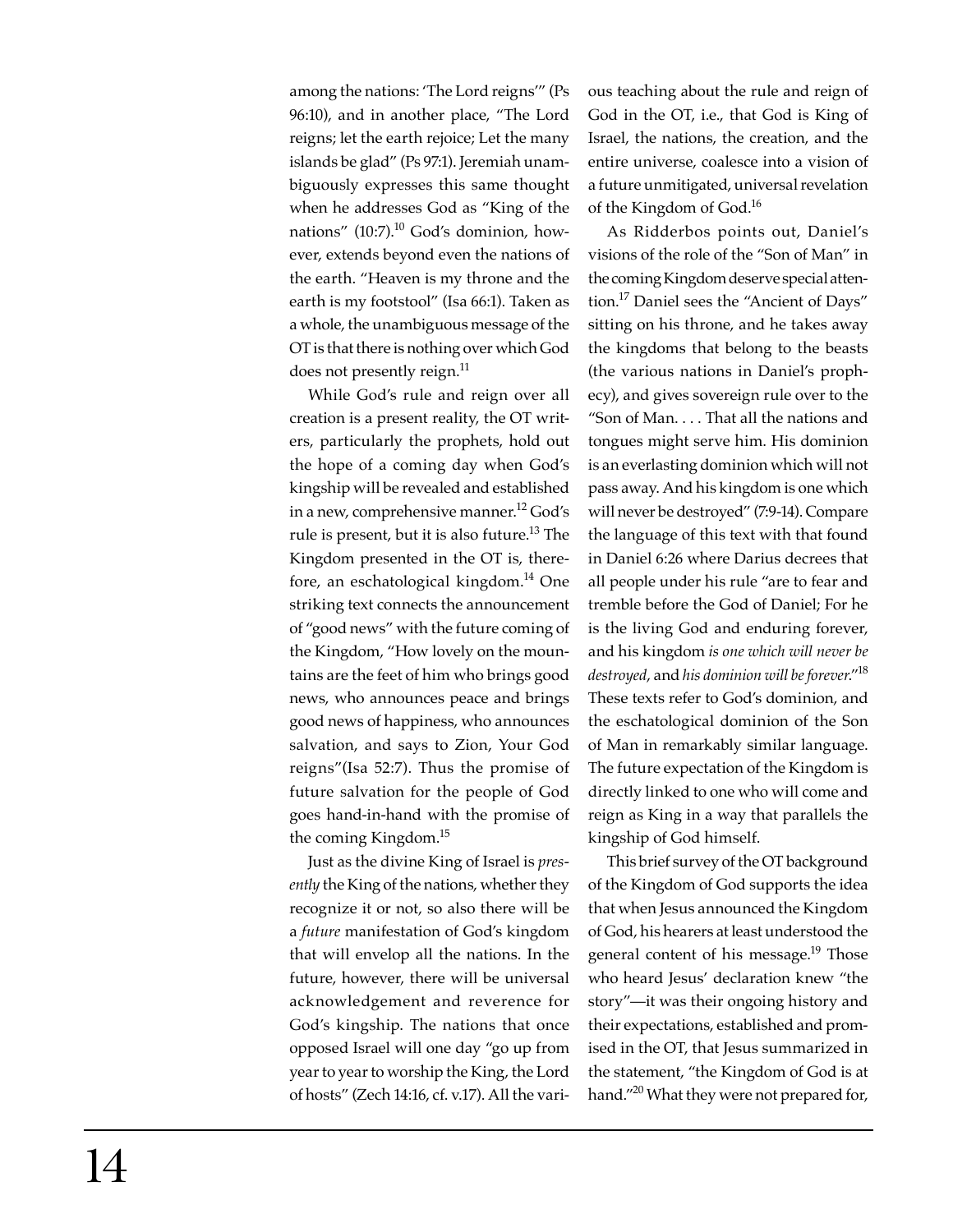however, was the way Jesus went about showing and teaching them *how* their history and promises were being fulfilled.<sup>21</sup>

# **Mark 1:15: The Announcement of the Kingdom**

## *The Rule and Reign of God*

When Jesus says "the time is fulfilled," he is not only saying that a new era is unfolding as an old era comes to a close, but also "that the decisive time has now arrived." $^{22}$  The long expected fulfillment of the OT promise of the eschatological rule and reign of God is breaking into history through the ministry of Jesus. The time of waiting is over, the time of fulfillment is at hand. What John the Baptist preached as coming, thus renewing the prophetic expectation that God was going to act on behalf of his people (Mark 1:2-8, cf. Matt 3:1-11; Luke 3:2-16), Jesus proclaims as fulfilled. $23$  Jesus announces the good news of the reign of God (cf. Isa 52:7). The arrival of the Kingdom of God, therefore, goes hand in hand with the gospel of God's salvation.

As seen from the OT, God's Kingdom is the universal rule of God, encompassing all things under his domain, but that does not mean that the Kingdom is only "an abstract concept" or that the phrase refers mainly to a location or sphere; the Kingdom of God is primarily a reference to God's dynamic rule and reign over his people.<sup>24</sup> This interpretation finds support earlier in the chapter in the collection of OT texts used in relation to the ministry of John the Baptist (vv. 2-3).

First, John is the "messenger" sent from God. In Exodus 23:20 God declares, "Behold, I am going to send my angel (*angelos*) before you to guard you along the way and to bring you into the place which I have prepared." In its context, this declaration is connected to God's promise to "be an enemy to your enemies" (v. 22); that he will bring them into the land through his angel and "completely destroy" their enemies (if Israel obeys) (v. 23); and that there will be successful conquest of the land (vv. 27-31). God will act to defeat his enemies and establish Israel in the promised land.

Second, John's mission is to "prepare the way" of the Lord. As in Exodus 23, God promises through the prophet Malachi that his messenger "will clear/prepare the way before me. And the Lord, whom you seek, will suddenly come to his Temple" (Mal 3:1). Again, God's decisive action is highlighted in this text. God comes to judge (3:2, 5; cf. 4:5), but he also extends an offer to his people, "Return to me and I will return to you" (3:7). The coming of the Lord as sovereign judge is portrayed as a dynamic event in which God himself will act.

Third, John's voice is "the voice of one crying" (1:3; cf. Isa  $40:3$ ).<sup>25</sup> He will "clear a way for the Lord in the wilderness," and "make smooth in the desert, a highway for our God." What follows in the context in Isaiah is an exposition of the dynamic rule of God. God will "come with might, with his arm ruling for him" (40:10). As sovereign King (vv. 12-17), he sits enthroned "above the circle ('vault' NASB) of the earth" (v. 22), and he defeats the earthly rulers and powers (vv. 23-24). God's kingdom is not limited or bound to any sphere, but the emphasis is upon the active or "dynamic" exercise of his sovereignty.

The three texts quoted in Mark 1:2-3 show that John's role as the messenger who prepares the way for the Lord, means in effect that he is preparing the way for the Kingdom. The parallel between pre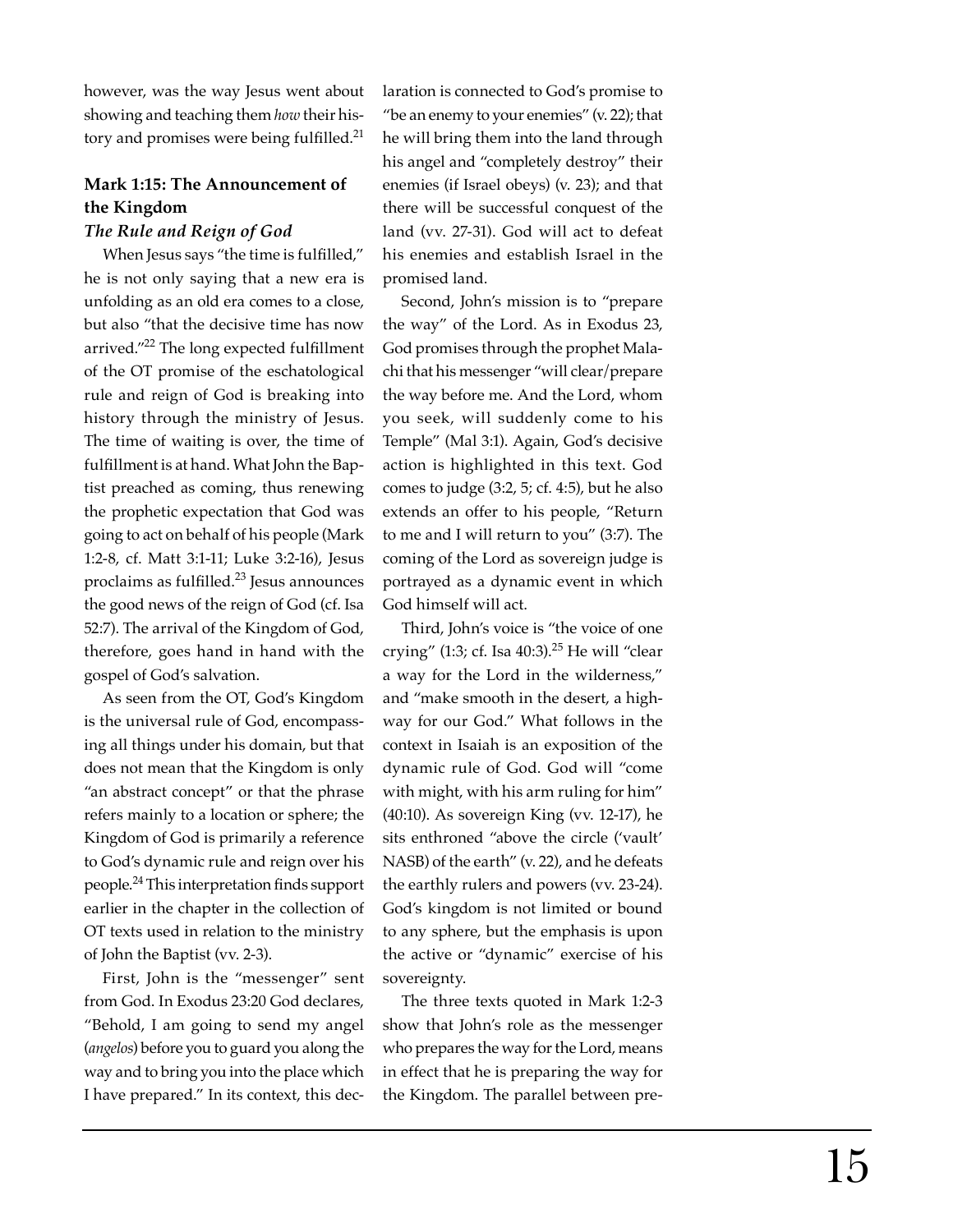paring the way for the Lord and the Kingdom of God is evident in Matthew where John is quoted as saying, "Repent, for the kingdom of heaven is at hand" (3:2). Thus when Jesus proclaims the Kingdom of God in verse 15, the dynamic nature of the Kingdom is already established through the activity of the forerunner.

# *The Kingdom Is at Hand*

Jesus says that the Kingdom, the rule and reign of God, is "at hand" or "has drawn near" (*engiz ō*). In doing so, Jesus announces that the Kingdom of God had dawned and is still dawning. Jesus is not saying that the Kingdom of God has already arrived in its fullness, i.e., "The Kingdom has come."26 On the other hand, neither is it the case that "at hand" refers only to a future time, however imminent it may be. As R. T. France points out, attempts to draw a line between either a "present" or a "future" interpretation of this text fall short. $27$  The various arguments based on so-called linguistic evidence (e.g., Dodd) often fail because they tend to consider words (e.g., *malkuth*, *malkutha, basilea,* etc.) in isolation without a proper consideration of either the immediate context or in a larger biblical-theological context.<sup>28</sup> In any case, the context of Mark argues for interpreting "at hand" to mean that the promised rule and reign of God is actively at work in the person of Jesus Christ, and that there is still a sense in which the Kingdom is yet to come. In other words, though the phrase is often over-used, the Kingdom is "already" and "not yet." The eschatological nature of the Kingdom, evident from the OT, continues in the Kingdom announced by Jesus.<sup>29</sup>

Jesus' proclamation includes an invitation to take part in the Kingdom. As John preached a baptism of repentance as a way of preparation for the coming Kingdom (1:4; cf. Matt 3:1-2; Luke 3:3), so Jesus calls for repentance in light of the new revelation of the Kingdom.<sup>30</sup> The call for repentance is also a call to "believe the Gospel." Jesus invites people to

stop trusting in themselves and living lives apart from God. . . . Instead they should start trusting in the good news that God's sovereign power and presence was now invading the world to deliver his people from the oppression of sin and evil which plagued them ever since the Fall in the garden of Eden! $31$ 

The full content of this "good news" is yet to be revealed but as Mark's narrative unfolds, people are continually challenged to believe that God really is working in their midst through the ministry of Jesus. The call to believe becomes even more critical as Jesus continues to reveal, in shocking and surprising ways, the reality of the Kingdom. From this point in the narrative, people are called to abandon their own pre-conceived ideas and expectations and trust in Jesus' way of inaugurating the Kingdom of God.<sup>32</sup> The tension that develops between what people expected of the Kingdom and what Jesus preaches about the Kingdom becomes one of the over-arching themes in the Gospel of Mark.

Though both Jesus and his contemporaries base their conceptions of the Kingdom on the OT, their perspectives on how the Kingdom of God will manifest itself are at odds. Moreover, Jesus does not simply re-interpret the OT message of the Kingdom, he reveals the Kingdom in new ways. His teaching on the Kingdom is not merely a commentary on the OT—it marks the fulfillment of the OT along with new revelation about what the Kingdom is like. Jesus presents the great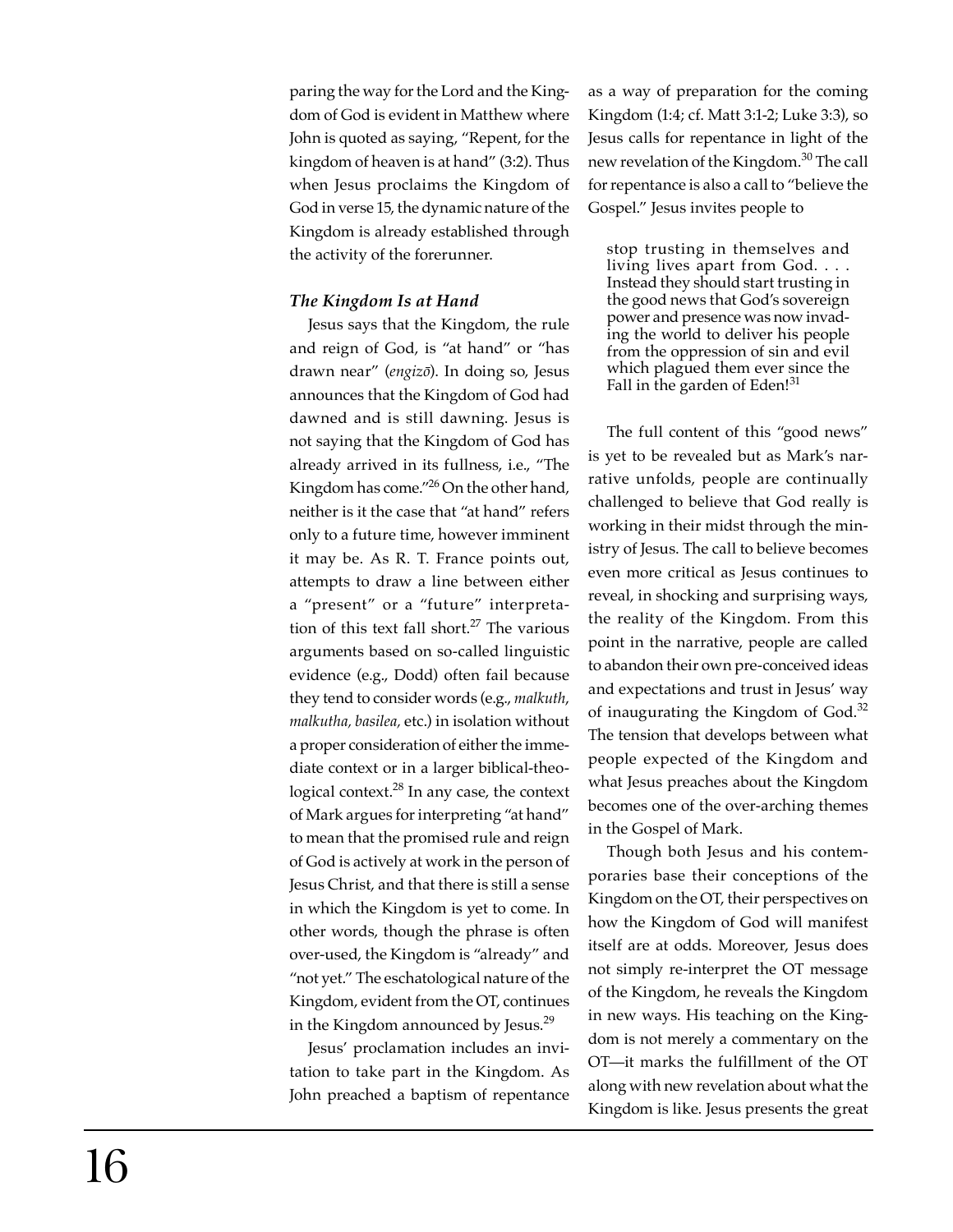hope of Israel, the coming Kingdom of God, in various ways such as a seed that grows on good soil (4:8, 20); a man who cast seed on the ground (4:26); a mustard seed (4:31); as something only those with child-like faith may receive (10:14-15); or as something difficult to enter (10:23). These descriptions of the Kingdom did not match up to the expectations of Jesus' contemporaries.

#### **The Stories of the Kingdom**

One of the primary ways Jesus revealed the Kingdom was through parables. One of the key elements of the parables is the surprising ways in which they reveal Jesus' conception of the Kingdom. The parables not only reveal the unexpected nature of the Kingdom, they are part of the inauguration of the Kingdom.

# *The Mystery of the Kingdom: The Sower*

The parable of the sower (4:1-9) (or perhaps better, "the soils") is one of the most well known of all the parables. It is also in some sense the most important, for it sets the backdrop for the rest of the Kingdom parables, and because Mark includes Jesus' interpretation (4:13-20). Through this parable, Jesus reveals the "mystery of the Kingdom of God" (4:11). With parables such as this one, Jesus confronts his hearers with what they *should* expect about the Kingdom of God.

In this parable, seed falls on four different kinds of ground: (1) beside the road; (2) on rocky ground; (3) among thorns; and (4) on good soil. As one might expect, only the seed that fell on good soil flourishes. This is hardly surprising. Yet the meaning of the parable is far from clear, as evidenced by the fact that later the disciples ask Jesus about it. Jesus proceeds

to let them in on a secret: they will get insider information on the parable, and the "mystery of the Kingdom of God" will be made known to them. The parable reveals something extremely important about the Kingdom: though the Kingdom of God, as proclaimed by Jesus, may appear insignificant and at times indiscernible from its surroundings, it will ultimately produce extraordinary results. The parable thus describes the eschatological nature of the Kingdom. This is the "mystery." The Kingdom is already here, though on one level its "progress" or "success" may be difficult to perceive. Yet ultimately the Kingdom will manifest itself in abundance. The "mystery" is that the Kingdom is not initially coming on the scene with fanfare or in a cataclysmic battle, it is coming like seed that is planted on good ground that will ultimately bear its intended fruit. Like seed sown on good soil surrounded by seed that falls on rocky ground and among thorns, the Kingdom is being inaugurated in the context of a hostile world, another kingdom that will not last. The Kingdom of God, however, is at work, and *it will come in its fullness.* Seemingly small beginnings will be followed by dramatic conclusions. The negative response to Jesus' ministry, which is already evident in Mark's gospel (2:7, 16, 24; 3:2, 6, 22), is not a cause for alarm or distress. The disciples should not measure success in terms of immediate response, but they should believe that the Kingdom is taking root, and the results are ensured. In short, "fulfillment without consummation" is the "mystery of the Kingdom."<sup>33</sup>

# *The Seed Parables*

When we consider the next two parables in Mark, the Seed (4:26-29) and the Mustard Seed (4:30-32), similar themes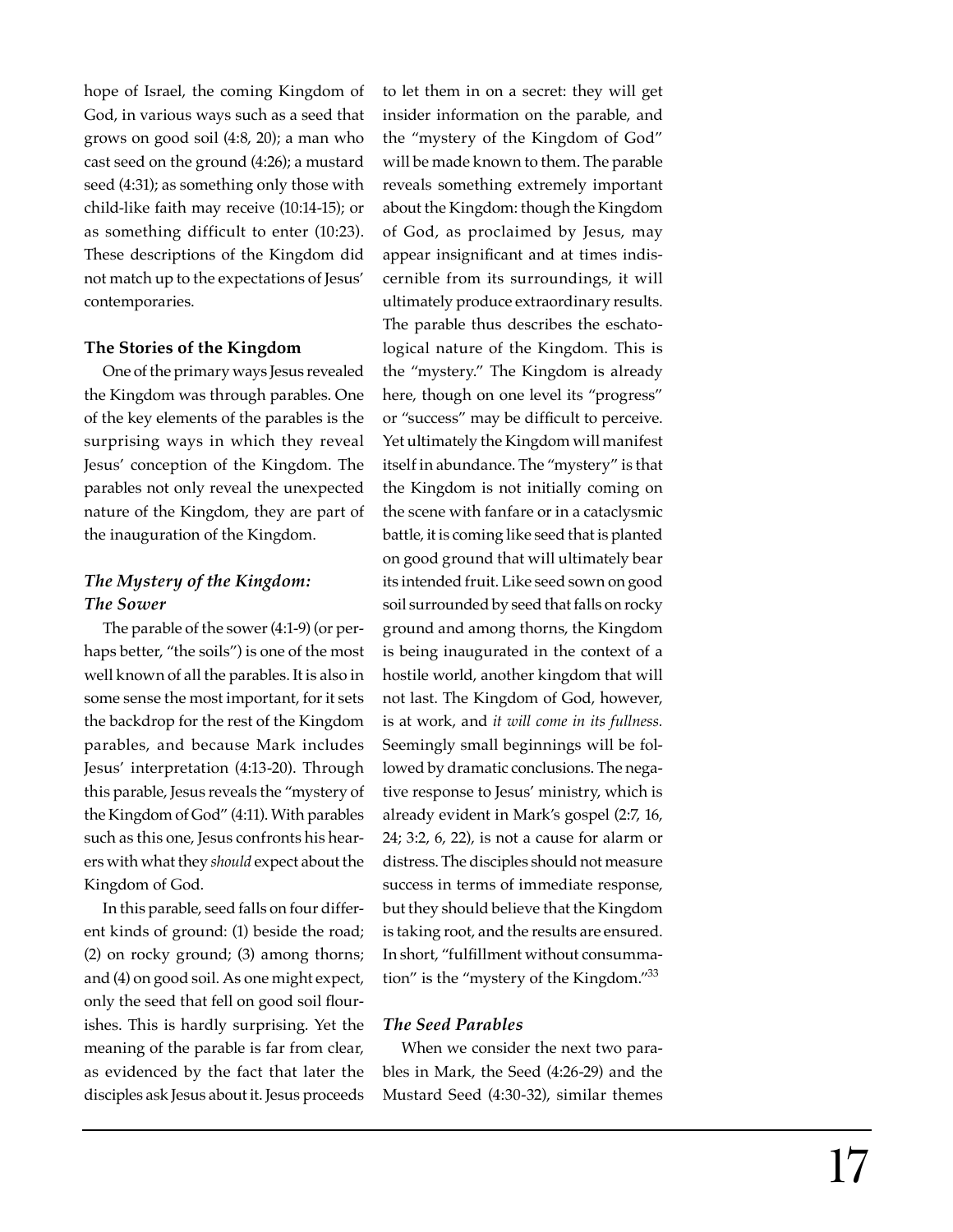as those found in the parable of the sower appear again. In the parable of the seed, Jesus compares the Kingdom of God to a man who casts his seed then goes away, and without him knowing it, the seed sprouts up and the plant grows to maturity. The seed sprouts into a mature plant without human intervention.<sup>34</sup> What, then, is the message? The disciples should trust God to bring his Kingdom in his own way and in his own time. Even if God's way is hidden, one must trust that the Kingdom that has already come will yet fully be revealed.

In the next parable we encounter similar themes, but the emphasis on small, insignificant beginnings is even more pronounced. Jesus picks one of the most unlikely of things with which to compare the Kingdom: a mustard seed. Bearing in mind the OT background concerning the Kingdom of God, could Jesus have picked a more unsuitable metaphor? So it must have seemed to those who heard Jesus tell this parable. How surprising and unexpected this parable must have been for the disciples. Again, Jesus confronts the hopes and expectations of his hearers head-on with his idea of the Kingdom of God. Like the previous parable, the Kingdom does not come with immediate results. It comes, rather, like the smallest of seeds. Yet in due time, the end result infinitely exceeds the expectations based on such a small beginning. It is precisely this idea of small beginnings that Jesus' hearers were not expecting. As Stein points out, it is not the end result, "the greatness of the kingdom of God in its final manifestation, for every Jew who heard Jesus would agree with this . . . what was not recognized nor understood was the smallness and insignificance of its beginning. $135$  In this parable, as in the previous two, what is yet to be revealed in the future must be believed now in the present. Jesus' message of the Kingdom cannot be judged on the basis of what is seen at the outset—the gospel of the Kingdom requires faith, that is, trusting in Jesus and his way of inaugurating the Kingdom.<sup>36</sup>

## **Signs of the Kingdom**<sup>37</sup>

The Kingdom of God is inaugurated not only through Jesus' preaching but also through his powerful miracles. Jesus casts out demons, he heals the sick, and he exercises power over nature. All of these works attest to the announcement in Mark 1:15. The dynamic rule and reign of God is at hand, and its presence is evident in the ministry of Jesus.

## *Kingdoms in Conflict*

The Jews of Jesus' day looked forward to the day when God would visit his people and destroy their enemies; as the OT background makes clear, this was not an unreasonable expectation. The coming of the Kingdom meant the destruction of their foes. Surely Jews living in the first century would expect the coming of God's Kingdom to coincide with the defeat of the Romans. Jesus, on the other hand, seems to show little interest in throwing out the Romans. In fact, as he tells his disciples, the Romans will play a major role in the fulfillment of his ministry (10:33). God did promise the defeat of Israel's enemies, and Jesus goes about doing just that in dramatic fashion, but the fulfillment of that promise in the ministry of Jesus goes beyond the Romans (who were a mere manifestation of a larger problem) to a much larger foe. Jesus confronts the real enemy of God's Kingdom and his people: Satan and his kingdom.<sup>38</sup>

Though the temptation narrative is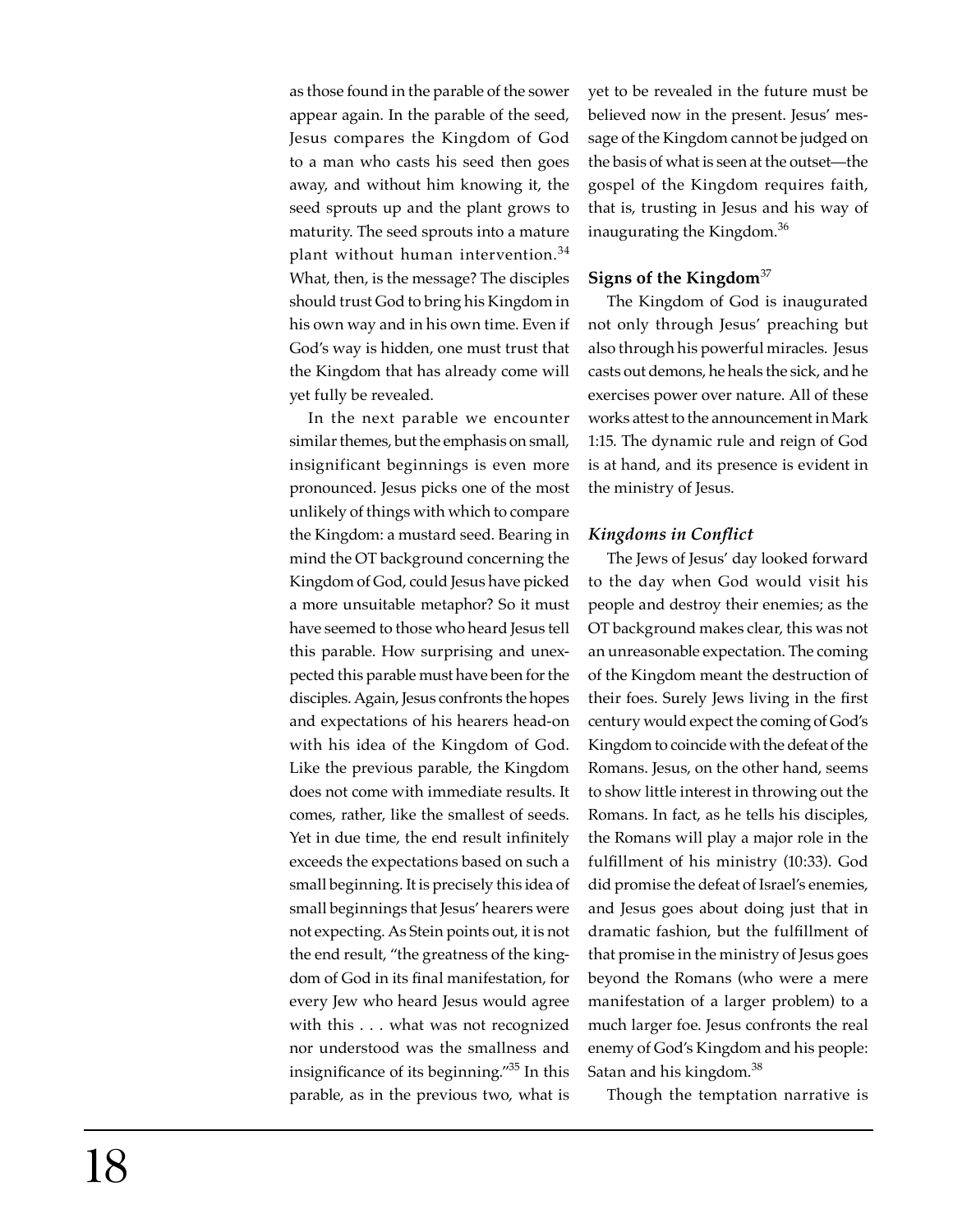remarkably short in Mark's Gospel in comparison to Matthew (4:1-11) and Luke (4:1-13), Jesus' encounters with demonic forces receive substantial attention. Jesus' announcement of the Kingdom follows on the heels of his personal encounter with Satan, and soon after in the narrative Jesus is in Capernaum preaching when a possessed man cries out, "What business do we have with each other, Jesus of Nazareth? Have you come to destroy us? I know who you are—the holy one of God" (1:23). This is not the only time when Jesus' teaching or preaching is connected with his exorcisms. In 1:39 Mark says that Jesus went in the synagogues of Galilee "preaching and casting out demons." Jesus' preaching of the Kingdom of God is inherently connected with confronting and casting out demons. In the events in Capernaum, Jesus astonished the crowds not only because he taught with authority (cf. 1:22) but also because "He commands even the unclean spirits, and they obey Him." In another episode, Jesus' authority over the demons is evident when they beg him to send them into pigs rather than out of the country all together (5:10, 12). Ironically, it is the demonic forces that recognize Jesus for who he really is—the Son of God—even though the people around Jesus fail and refuse to believe.

The opposition to the Kingdom by Satan is not limited to his temptation of Jesus before the commencement of Jesus' ministry. Jesus attaches Satan's name to the dramatic confrontation with Peter in Mark 8:33 after Peter's confession at Caesarea Philippi. After Jesus tells the disciples exactly what is going to happen in Jerusalem, Peter takes Jesus aside in order to keep him from making such a mistake. Jesus responds to Peter, while looking at all the disciples, "Get behind

me, Satan; for you are not setting your mind on God's interests, but man's." What Peter had done, whether he knew it or not, was suggest that "the Christ" (8:29) not do the very thing he came to do. Jesus regards this as a satanic attack on the will and purpose of God—an attack on the Kingdom of God.

The prophets promised that when God's rule extended throughout the world it would spell defeat for the enemies of God's people. This work begins in Jesus' ministry. The surprising thing is that rather than a violent political uprising, much less a great military rout, Jesus reveals God's sovereign rule over Satan and the demonic forces as he goes about preaching the Kingdom of God and casting out demons. The Kingdom of God had come on the scene in a new and decisive way and the eschatological defeat of evil had begun in the present age, but it was not the visitation that people expected. Matthew records Jesus' word on the matter: "If I cast out demons by the Spirit of God, then the Kingdom of God has come upon you" (Matt 12:28). As for Satan and his demonic forces, the true enemies of the Kingdom of God, they understand very well what an encounter with Jesus means, "they consider his coming as their own destruction."39

## *Ruling over Sickness*

Jesus' authority over disease and sickness is yet another sign that the Kingdom of God is at hand. Jesus' teaching, astonishing to his hearers, is accompanied by miraculous healing. As noted above, the encounter with the possessed man in Capernaum takes place in the context of Jesus' teaching in the synagogue. Jesus' healings of the diseased and infirmed are also signs that the Kingdom of God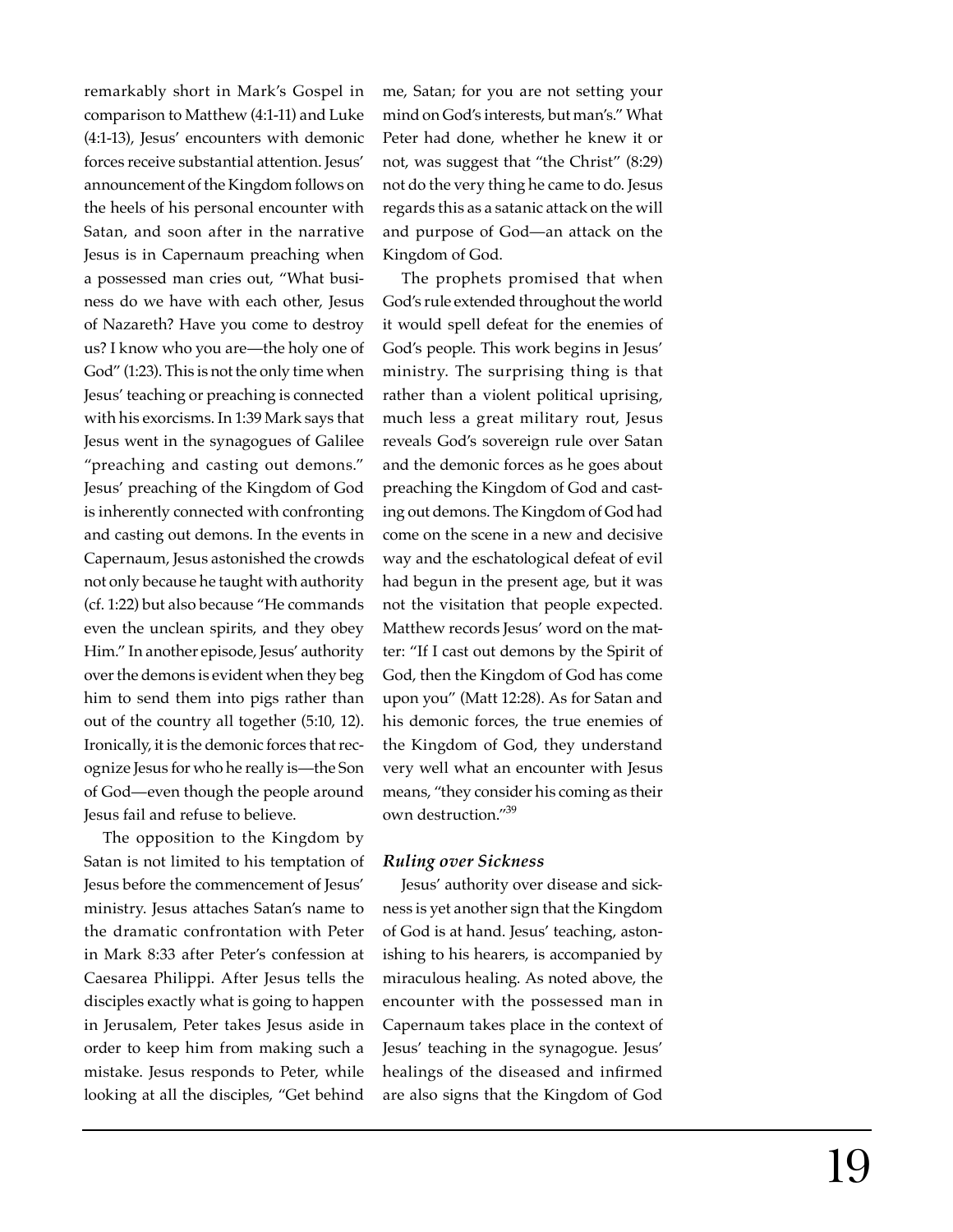is at hand. The call to believe that God's Kingdom was arriving in the original proclamation in Mark 1:15 should be kept in mind when we consider Jesus' miracles of healing. Those who are sick come to Jesus "in the faith that he has the power to heal them."40 As Hooker points out, faith in Jesus is implied by the fact that people come to him to be healed, $41$ but certain statements in Mark make an explicit connection between faith and Jesus' healing miracles.<sup>42</sup> A leper comes and says, "If you are willing, *you can* make me clean"  $(1:40)$ <sup>43</sup> Jesus recognizes that faith prompts the friends of the paralytic to lower him through the ceiling (2:5); the woman suffering from a hemorrhage says to herself, "If I touch his garments, I will get well" (5:28), and Jesus acknowledges that her faith is instrumental in her healing (5:34); Jesus assures Jairus not to fear but "only believe," when news of his daughter's death reaches him (5:36); and Bartimaeus displays explicit faith when he cries out, "Jesus Son of David, have mercy on me" (10:47, 48), and Jesus recognizes this faith, saying, "Go; your faith has made you well" (10:52). These who come to Jesus come to him in faith, laying hold of Jesus' proclamation that the Kingdom of God is at hand.

The link between faith and healing is nowhere more explicit than when Jesus comes to Nazareth in Mark 6. Listening to Jesus in the synagogue, these people among whom Jesus grew up were offended that this "carpenter" taught such amazing things, possessed such wisdom, and performed such miracles (6:2-3). Aside from healing "a few sick people," Jesus "could do no miracle there" (v. 5). In response to this encounter with his fellow Nazarenes, Jesus "wondered at their unbelief" (v. 6). Jesus made it clear from the outset that people must trust that God's rule and reign was arriving among them; they must repent of their unbelief and believe the gospel. Many of the people in Nazareth rejected Jesus' teaching and were dubious of his wisdom and miracles. That Jesus could not do many miracles there is a commentary on the faithlessness of those around him. Theirs was the astonishment of skepticism, and perhaps jealousy, not the awe of those who recognize the Kingdom coming in their midst.

Finally, Jesus' authority over sickness signifies his authority over the root-cause of all disease and illness. Men lower a paralytic through the roof so that Jesus will heal him. Jesus responds, much to the amazement of some in the room, "My son, your sins are forgiven" (Mark 2:5). The scribes are shocked, "Why does this man speak that way? He is blaspheming; who can forgive sins but God?" (2:7). Jesus, knowing their thoughts, asks them, "Which is easier, to say to the paralytic, 'Your sins are forgiven'; or to say, 'Arise, and take up your pallet and walk?'" (2:9). Then, to show them that his ability to heal reveals his authority to forgive sins (v. 10), he tells the paralytic, "rise, take up your pallet and go home" (v. 11). In Isaiah 32-35 the prophet speaks of the future when God will visit his people in salvation and his enemies in judgment. At that time, "Your eyes will see the King in his beauty" (33:17). The cry will be, "For the Lord is our judge, the Lord is our lawgiver, the Lord is our King; He will save us" (33:22). In the new city where God rules and reigns, "no resident will say, 'I am sick'; The people who dwell there will be forgiven their iniquity" (33:24). God will come in fierce judgment (chapter 34), but God's people should take heart because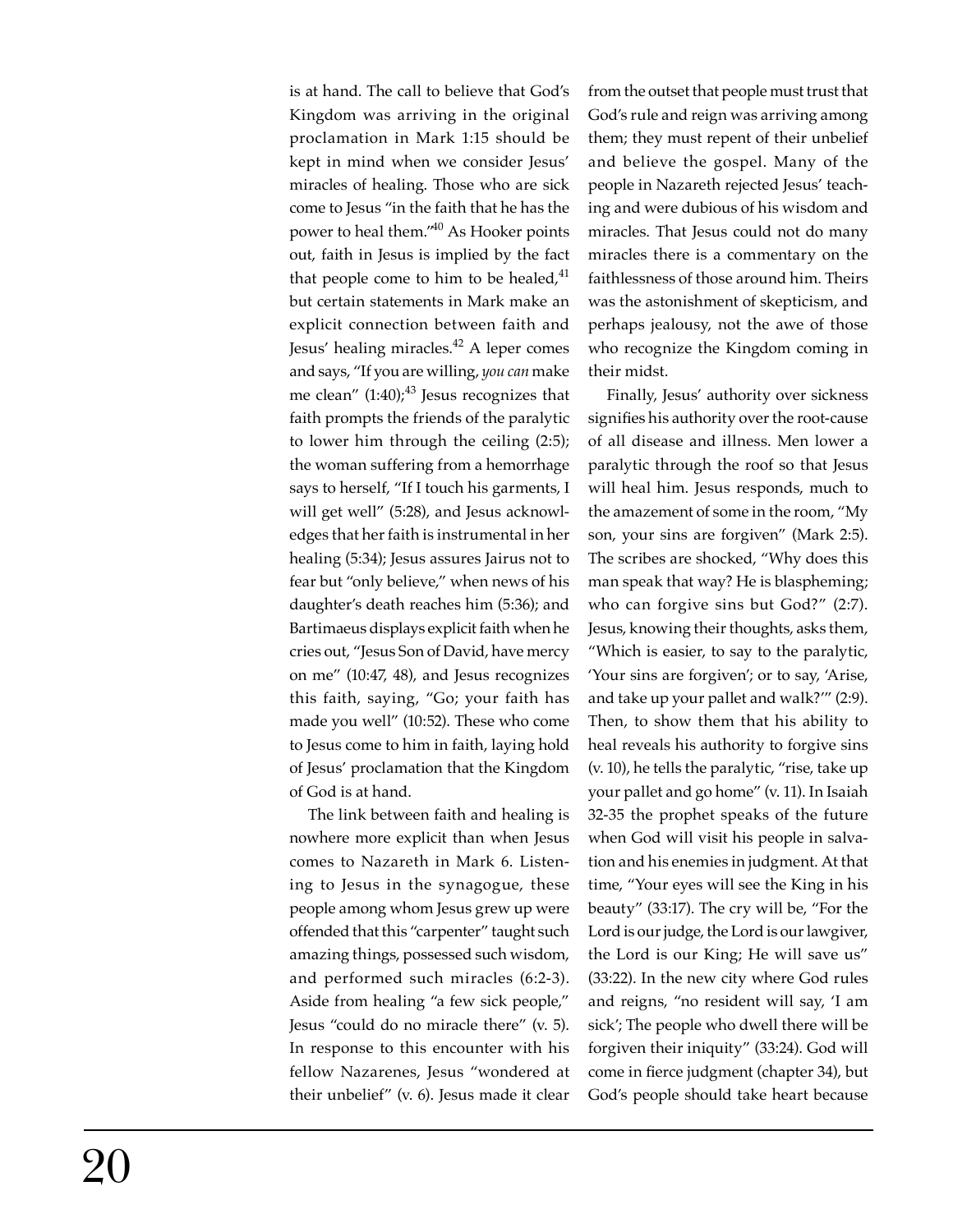"He will save you. Then the eyes of the blind will be opened and the lame will leap like a deer and the tongue of the mute will shout for joy" (35:4-6). When Jesus healed the paralytic at the house in Capernaum, those in the room were witnessing the arrival of the eschatological day of God's salvation.<sup>44</sup> The Kingdom was breaking in around them, sins were forgiven and the lame walked.45

#### *Ruling over Nature*

Though the connection between the coming of the Kingdom and Jesus' repeated displays of power over nature is not explicit, when we consider the OT background, in which it is clear that God's rule and reign extends over all creation (e.g., 1 Chron 29:11), then we see signs of the Kingdom in these miracles.<sup>46</sup> The Kingdom of God does not just arrive in the hearts of men—it arrives on earth. The earth must also be redeemed, and Jesus' miracles reveal that the end-time redemption of creation has begun in his ministry.

One explicit thematic link between the arrival of the Kingdom and Jesus' authority over nature is the emphasis on faith in the light of Jesus' miracles. When Jesus stills the storm in Mark 4, he identifies the fear of the disciples as evidence of a lack of faith (v.40). Similarly, the inability of the disciples to understand the significance of the feeding of the five thousand (6:33-44) and the four thousand (8:1-9) causes Jesus to use words already familiar in Mark's narrative, "Do you not yet see or understand? Do you have a hardened heart? Having eyes, do you not see? And having ears, do you not hear. . . . Do you not yet understand?"  $(8:17-21).^{47}$  The first time Jesus used these words was in reference to "those outside," to whom the "mystery

of the Kingdom of God" was not revealed (4:11-12). In this case, the ones to whom the mystery was revealed receive the rebuke. Confronted with power so over-whelming and far removed from their experience, the disciples failed to understand that they were witnessing God's rule and reign over nature. In these miracles they did not see that the Kingdom of God was arriving in the person and work of Jesus. Their lack of understanding is due to their unbelief, because the message of the Kingdom, displayed in miraculous signs, must be grasped by faith.

All these signs bear witness to the proclamation of Mark 1:15. The Kingdom is at hand and people must repent of their unbelief and believe the gospel. "How great are his signs, and how mighty are his wonders! His kingdom is an everlasting kingdom, and his dominion is from generation to generation" (Dan 4:3 [MT 3:33]).

# **The King and the Kingdom**

Mark's theology of the Kingdom of God is grounded in the preaching and miracles of Jesus. These things manifest the coming of the Kingdom in Jesus' ministry, but the Kingdom of God arrives not only through Jesus' words and deeds, it arrives in Jesus himself. He is the embodiment of the rule and reign of God. We have seen that Jesus' preaching and miracles cause a great deal of shock and surprise among those who encounter him, but the most unexpected aspect of the Kingdom of God comes in what is revealed about Jesus' role in fulfilling the promise of the coming Kingdom.

## *Son and Servant*

One of the more startling aspects of the coming of the Kingdom of God is that Jesus is revealed as *both* the Son of God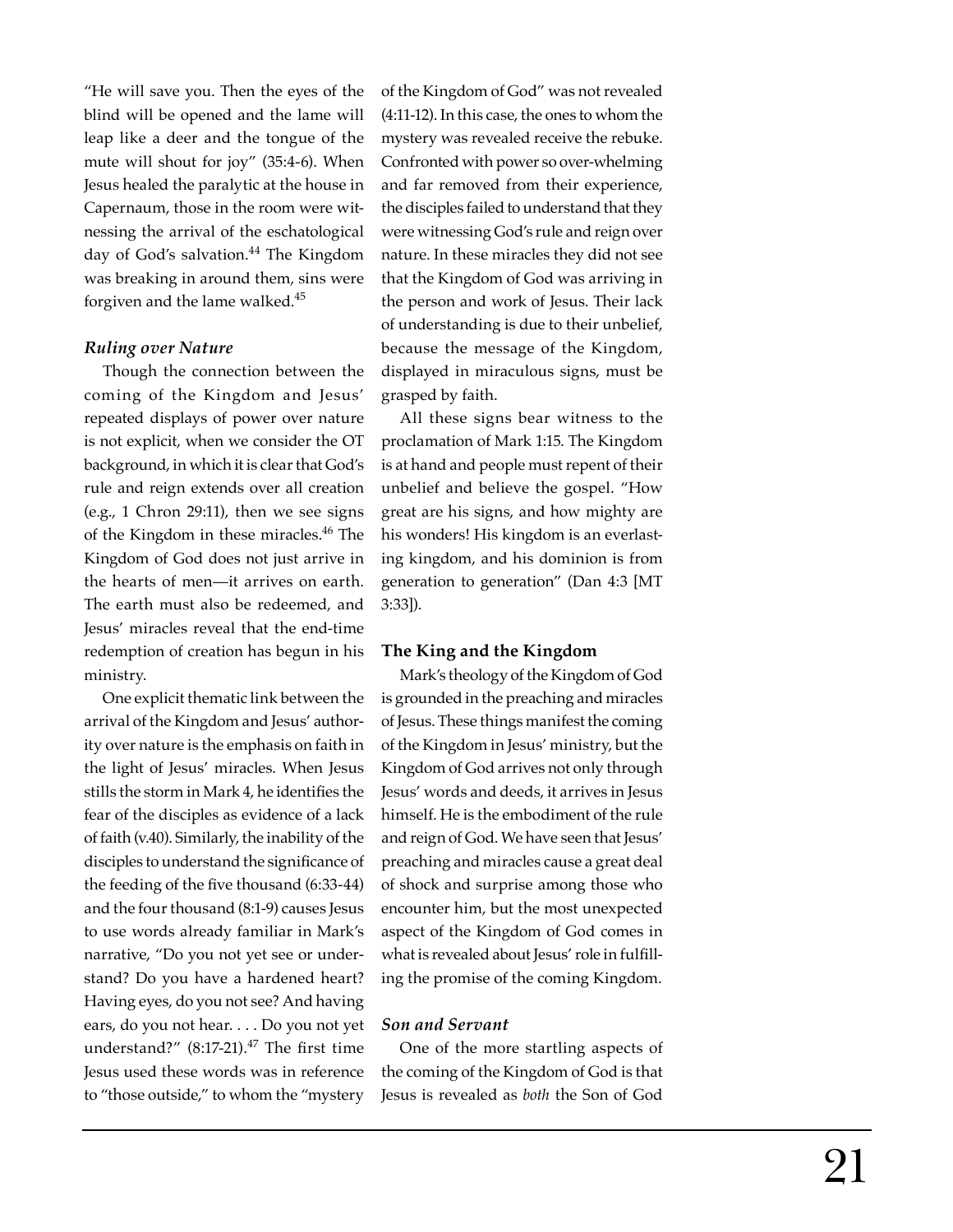(Mark 1:1, 11; 9:7), and the Suffering Servant of Isaiah's prophecy. God proclaims that Jesus is his Son, "in whom I am well pleased" (1:11); language that parallels the Servant of the Lord identified in Isaiah (42:1ff). In other words, "the Royal son is the suffering servant."48 Hardly anything was more unexpected by Jesus' contemporaries.

## *The Son of Man*

Jesus identifies himself on several occasions as "the Son of Man." 49 As seen earlier, the figure of the son of Man in Daniel receives "dominion, glory, and a kingdom" (or "sovereignty") (Dan 7:14). The authority granted to the Son of Man in Daniel is absolute and everlasting. When Jesus uses this title for himself, it is often in connection with his authority. Thus the Son of Man "has authority to forgive sins" (2:10), and he is "Lord even of the Sabbath" (2:28). Though he must suffer in the present, in the future the authority of the Son of Man will be revealed "when he comes in the glory of his Father with his holy angels" (8:38). Everyone will see and acknowledge his authority when "they will see the Son of Man coming in the clouds with great power and glory" (13:26). The Jewish authorities may turn him over to the Romans to be crucified, but the day will come when they "shall see the Son of Man sitting at the right hand of Power, and coming with the clouds of heaven" (14:62). The allusions to Daniel's Son of Man are unmistakable. Daniel saw the Son of Man coming "with the clouds of heaven" (7:13), just as Jesus describes the scene when he will come again. Rather than a designation of his humanity, the title Son of Man identifies Jesus as the divine King himself. The Kingdom is at hand because the King is at hand.

#### *The Servant of the Lord*

When the disciples ask Jesus about the teaching of the scribes concerning Elijah (9:11), Jesus replies, "Elijah does first come and restore all things. And *yet* how is it written of the Son of Man that He should suffer many things and be treated with contempt?" (v. 12). $50$  Jesus here reveals his dual role as the Suffering Servant (Isa 53:3; cf. Ps 118:22) *and* the Son of Man.<sup>51</sup> What the Scripture prophecies about Isaiah's servant applies to Daniel's Son of Man. Mark makes this connection in several places in his Gospel.

 After Peter's confession that Jesus is the Christ (8:29), Jesus reveals the true nature of his mission to his disciples: "And He began to teach them that the Son of Man must suffer many things and be rejected by the elders and the chief priests and the scribes, and be killed, and after three days rise again" (8:32). As noted earlier, the shock of this revelation leads Peter to step in and suggest a better alternative. Jesus repeats this message two more times in this section of Mark's narrative (9:31; 10:33-34), and each time the disciples fail to understand (9:33-34; 10:35). We should not be too hard on the disciples for their lack of understanding, for virtually no one was looking for the Kingdom of God to come about in this fashion. After all, was not the Kingdom of God about exaltation and glory, and the defeat of Israel's enemies? What did suffering and death have to do with the establishment of God's Kingdom? For Jesus, however, the glory and exultation of the Kingdom comes only *through* suffering. Glory must follow the cross.

Jesus the Son of Man *will* be revealed in the full glory and power of the Kingdom, but first Jesus, the Suffering Servant, must suffer the rejection of his people, humili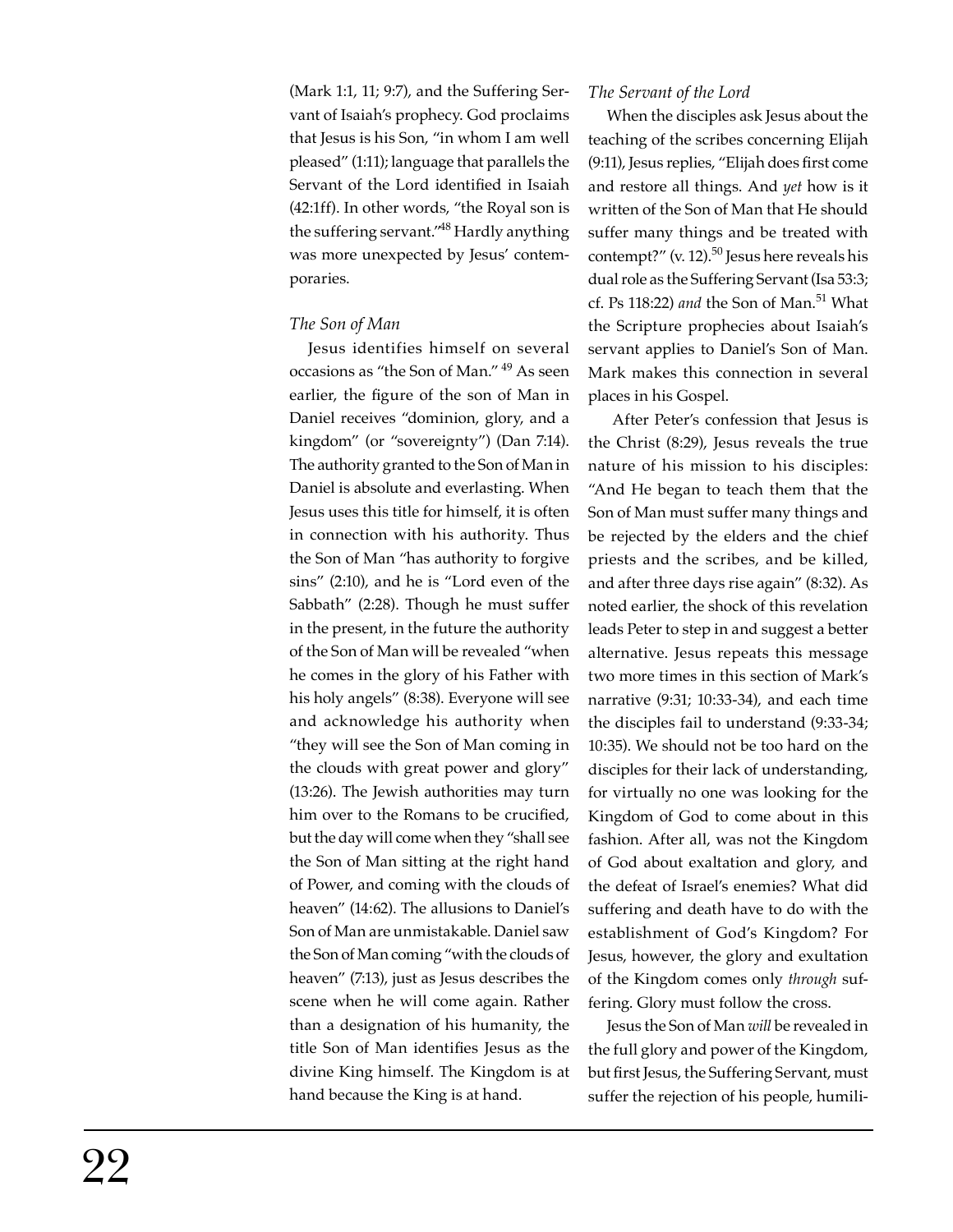ation at the hands of his adversaries, and ultimately death on the cross. The OT promised that when the Kingdom of God arrived it would come with judgment (e.g., Isa 2:4; 13:13; 24; Mic 4:3; Obad 21). What we find in Mark, however, is that this judgment does come, but it "falls on the only one who does not deserve it"—it falls on Jesus.<sup>52</sup> Isaiah prophesied that the Servant of the Lord would be "despised and forsaken" (53:3); bear the grief and sorrows of God's people and be smitten by God (v. 3); and be wounded and crushed for the sins of God's people (v. 4, 6, 8, 11). In Mark we encounter the Suffering Servant as the heavenly, royal Son of Man, whose "blood is poured out for many"  $(14:24)$ .<sup>53</sup>

The Son of Man endures suffering under the judgment of God, but yet God's judgment is still to come. Now, however, God's judgment is stored up for those who do not believe in Jesus. The gospel of the Kingdom is revealed to be the "Gospel of Jesus Christ, the Son of God." To believe the gospel is to believe in Jesus. Rejecting Jesus means rejecting the Kingdom of God. Unless one believes that the Kingdom of God is inaugurated by the one who died on a Roman cross, one will not enter the Kingdom. When Jesus curses the fig tree in Mark 11:12-14, it is a living metaphor for the judgment that will fall on those who reject the revelation of the Kingdom of God in the person and work of Jesus.<sup>54</sup>

#### **The Way of the Kingdom**

Mark's emphasis on the theme of discipleship is directly connected to Jesus' teaching on his mission as the Son of Man and the Suffering Servant. Jesus' followers must first understand exactly whom they are following, then they will understand the true nature of discipleship. Believing

that the Kingdom of God is arriving in the ministry of Jesus does not mean mere assent to a set of facts about Jesus. Many in Nazareth acknowledged Jesus' miracles, as did Jesus' fiercest opponents. Many ate the loaves and fish and later went away (John 6:60, 66). Judas, one of the twelve hand-picked by Jesus, not only *saw* the signs and heard the teaching, he himself went out preaching the kingdom, "that men should repent," and presumably worked miracles (Mark 6:7-13; cf. Matt 10:1, 9-14; Luke 9:1, 3-5). The kind of faith for which Jesus calls, the kind of faith required in the Kingdom, is faith that manifests itself in a willingness to abandon everything (including one's expectations), and suffer everything in order to follow Jesus.

## *Suffering and the Cross*

In many ways the expectations for the Kingdom of God in the first century were tantamount to "a theology of glory." People were looking for a time of national restoration that would mean the destruction of their enemies and political dominance for Israel. The bottom rail would be on top. What they did not expect was Jesus' revelation of the Kingdom of God in the message of the cross. So when Jesus spoke to his disciples and the crowd around him and said, "If anyone wishes to come after me, he must deny himself, and take up his cross and follow me. For whoever wishes to save his life will lose it, but whoever loses his life for my sake and the gospel's will save it," the response must have been one of shock, if not utter confusion. It is fair to say that Luther's idea of "a theologian of the cross" would not have set well with most of Jesus' contemporaries.<sup>55</sup>

Had there been an expert in public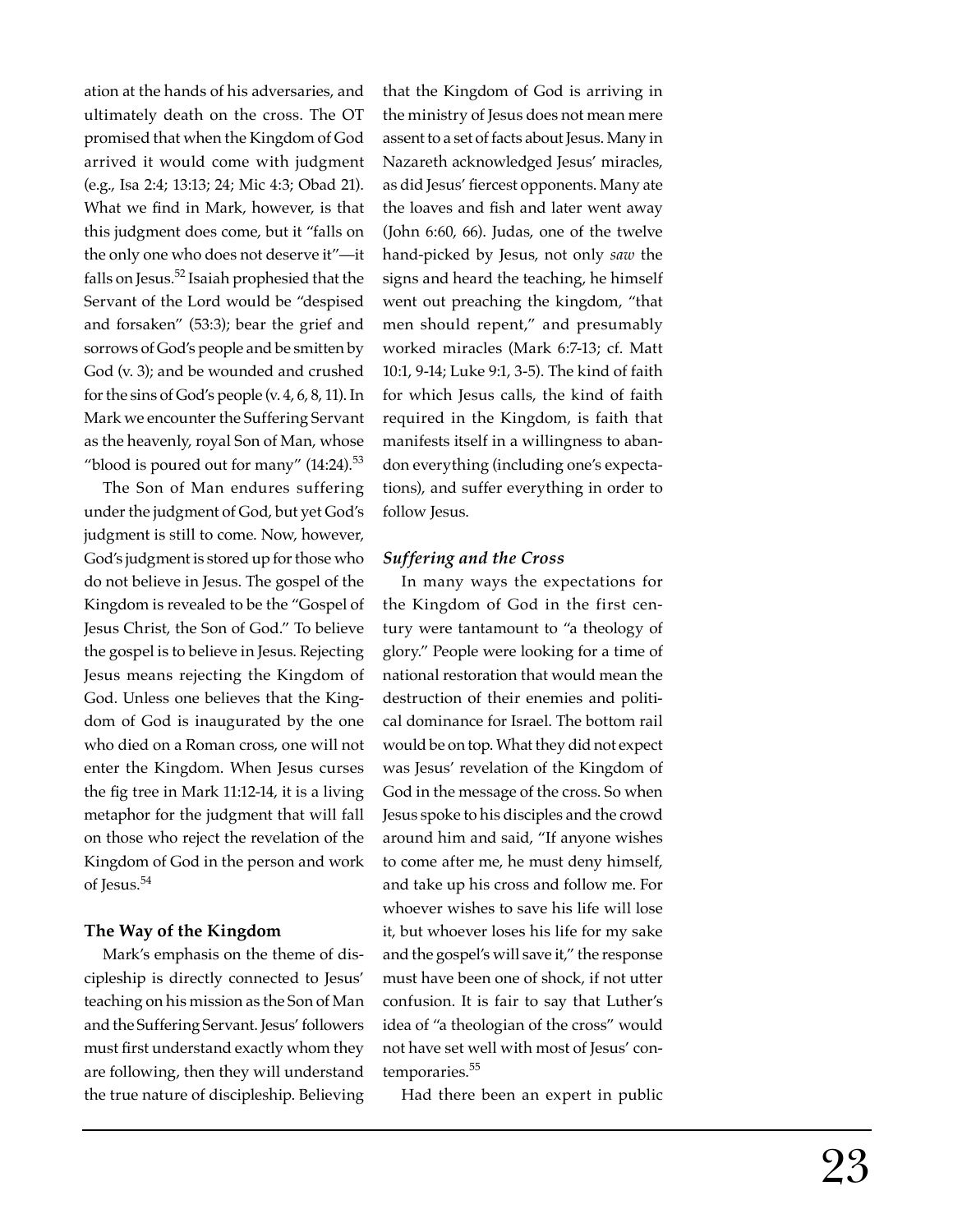relations or political strategy among Jesus' entourage that day, his mind would have been reeling with thoughts of doing damage control in the wake of the "taking up your cross" speech. This was not a way to gain points in the polls. For one, Jesus connects being one of his disciples with an execution stake. For Jews living in the first century, a cross was not a symbol attached to a chain or a charm bracelet. A cross was something on which criminals were hung to die. Traveling through any given Roman province in the first century, one might well walk along cross-lined roads outside the gates of a city. No one voluntarily takes up a cross; to the contrary, one recoils from a cross. Secondly, Jesus holds out the prospect of deprivation and death as what one should willingly embrace in order to follow him. By this time Jesus was well known as someone who went around talking about the Kingdom of God and preaching the good news. Now, however, he is talking about the "gospel" in relation to suffering and death. The words, "believe the gospel" (Mark 1:15) take on further significance. However much Jesus' ministry did not live up to expectations by this point in the narrative, everything prior to this sermon on discipleship pales in comparison.

When we consider that prior to his teaching on discipleship Jesus told the disciples exactly what was going to happen to him in Jerusalem, then we can understand the meaning of the words "follow me." Jesus says that if someone is going to follow him then that person must follow him in every respect. In other words, Jesus says that being his disciple entails total surrender of the very thing everyone holds most dear—his life. The Son of Man is going to lose his life, his disciples must be prepared to do the same.

Glory in the Kingdom of God can only come through suffering. This is a radical, even revolutionary, message for disciples of Jesus, and certainly not just for those living in the first century.

The disciples were not expecting this kind of message. They were expecting the glory of the Kingdom of God, not suffering and death. We know this to be true because of their reaction the next two times Jesus tells them what he has come to do. In 9:31 Jesus again predicts his passion and resurrection. Mark tells us that the disciples do not understand (v. 32), and their confusion is evident because Mark records that the disciples immediately began discussing who would be the greatest (v. 34). Later in 10:32-34 Jesus teaches them about his death and resurrection for a third time. Though this is the third time that Jesus tells them what is going to happen to him, the disciples still do not understand. What was on the mind of the disciples when they argued over who would be greatest is the same thing that prompts James and John to ask, "Teacher, grant that we may sit one on your right and one on your left in *your glory*" (10:37). The expectations and notions the disciples had about the coming of the Kingdom were such that though they had a clear word from Jesus on what was going to happen in Jerusalem, they could not grasp his message of suffering and the cross.<sup>56</sup>

Jesus' encounter with the rich young man (10:17-23) is a practical example of how expectations collided with Jesus' teaching about discipleship in the Kingdom of God. This young up-and-comer no doubt could have covered everyone's traveling expenses had he been allowed to join up, but he was so in love with his money that he could not bear to part with it in order to follow Jesus. That encounter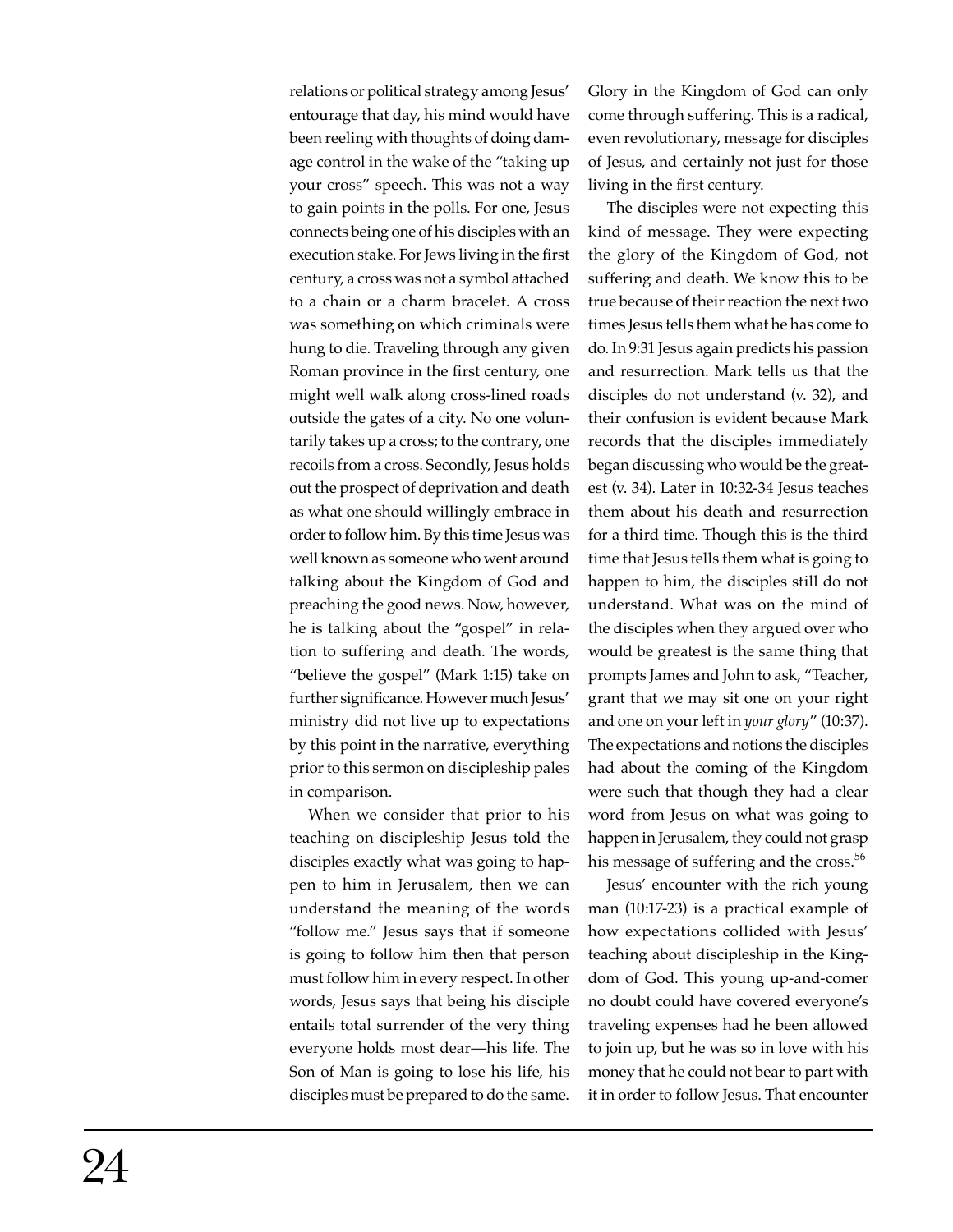prompted Jesus to say, "How hard it is for the wealthy to enter the Kingdom of God" (10:23). Jesus is not saying that rich people cannot be his followers. What Jesus does in effect is tell the young man that he has to take up his cross. He has to sacri fi ce the thing he loves most dearly, his money. Yet when faced with the unyielding demand of discipleship he had to turn around and leave. This is why Jesus says to the disciples, "Children, how hard it is to enter the kingdom of God!" (v. 24). In the case of the young man the difficulty is giving up wealth, but at the heart of the matter is the demand to be willing to suffer the voluntary loss of all things for the Kingdom of  $God.<sup>57</sup>$  The young man could not forsake his riches for Jesus and the gospel; in other words, he wanted his glory without suffering and the cross.

The way of the cross does, however, lead to glory. Jesus told the disciples that he would not only be killed, but also that he would rise up again after three days (8:31). It is highly unlikely that the disciples understood what Jesus was talking about since we know that the same phrase confuses them later in the narrative (9:10), but it is not just coincidence that Jesus' teaching on discipleship includes the hope of saving one's life. The Son of Man must suffer and die and *then* he will rise from the grave. The followers of Jesus must give up all rights to their lives for the sake of Jesus and the gospel and *then* they will gain life. This is not a "pie in the sky when I die" theology either; the gift of life, like the Kingdom, is eschatological. The glory of the future is experienced to some extent in the present. In other words, the present sufferings are accompanied by foretastes of the Kingdom In the context of chapters 8-10, where discipleship is a major theme, Jesus tell his disciples,

Truly I say to you, there is no one who has left house or brothers or sisters or mother or father or children or farms, for My sake and for the gospel's sake, but that he shall receive a hundred times as much now in the present age, houses and brothers and sisters and mothers and children and farms, along with persecutions; and in the age to come, eternal life. But many who are first, will be last; and the last, fi rst (Mark 10:29-31).

In this text, Jesus uses the same phrase recorded in 8:35, "for my sake and the gospel's." Losing one's life (8:35; 10:29), not only means gaining eternal life (8:35; 10:30), it also means gaining the blessings of the Kingdom even in the midst of "the present age." Yet Jesus cautions his disciples not to rest on these blessings, because until "the age to come" arrives in its fullness, the blessings of the Kingdom will come only "with persecutions"—even the blessings of this age are marked by suffering and the cross.

Any attempt to enter the Kingdom of God other than through embracing the "good news" of suffering and the cross, results in death and judgment. One's condition before the future judgment of God is, again, dependent on whether or not one embraces Jesus and his way of the Kingdom of God. Those who refuse to believe the good news that the Kingdom of God is dawning in the ministry of Jesus, but who follow after the world in a quest for glory apart from suffering and the cross, will not only lose their lives, they will also face the judgment of God when the Son of Man and the Kingdom of God come with power (8:38-9:1; cf. 13:24-32).

# *Unworldly Standards*

In most cultures and societies, not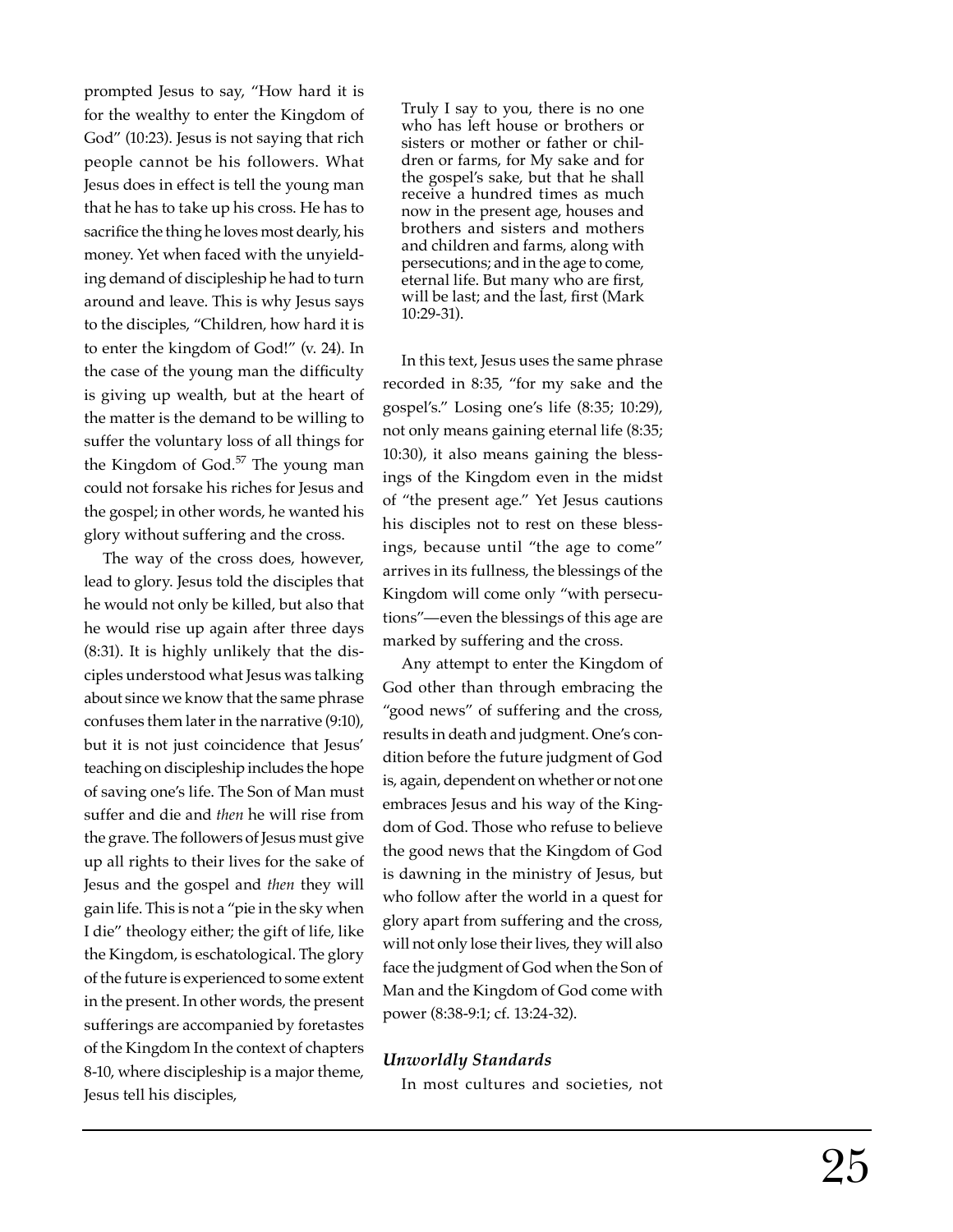least our own, greatness and worthiness are judged according to factors such as strength, power, and wealth. Considerations such as these, however, are polar opposites to the standards of greatness and worthiness in the Kingdom of God. The "greatest" in the Kingdom of God are the lowliest in the eyes of the world.

# *Servants and Children*

In Mark 9:31 Jesus, for a second time, teaches his disciples about what is going to happen to him in Jerusalem. As Mark makes clear, the disciples did not understand what Jesus was telling them (v. 32), and their failure to understand is evident in the fact that they immediately turn their attention to which of them is going to be the greatest (v. 34). Jesus takes this opportunity to teach them what is the true mark of greatness in the Kingdom of God: "Sitting down, he called the twelve and said to them, 'If anyone wants to be first, he shall be last of all and servant of all'" (v. 35). In any culture, this is an unexpected description of greatness.<sup>58</sup> Jesus turns the standards of the world upside down. It is not the strong, the influential, or the wealthy person who receives recognition in the Kingdom of God, it is the lowly, the one whose life is lived in the service of others rather than in service of oneself. This radical statement lies at the heart of true discipleship. Denying oneself (8:34) is eminently manifested in being a servant. A servant's whole reason for being is to live for others, and in the Kingdom of God this is a status that one takes on voluntarily.

In order to illustrate his teaching, Jesus sits a child in their midst. Later Jesus will tell the disciples that "whoever does not receive the kingdom of God like a child will not enter it" (10:15).<sup>59</sup> Thus children

illustrate that one does not merit the Kingdom of God, one only enters it by faith. In 9:36, however, the emphasis is not so much on being *like* a child as on receiving a child, that is, "to reverse the conventional value-scale by according importance to the unimportant."<sup>60</sup> It is likely that Jesus' words extend beyond children specifically to the general idea of low status, i.e., to "those who are like children in their littleness and unimportance."61 Though much discussion surrounds the meaning of this text and its place in the pericope, it is at least clear that Jesus is calling the disciples to abandon the world's perspectives and standards regarding what it means to be great, and align themselves with the perspectives and standards of the Kingdom of God.<sup>62</sup>

After the third instance of Jesus' teaching the disciples about his approaching suffering in Jerusalem (10:33-34), James and John ask Jesus if they can sit beside him in his glory (10:37). Jesus tells them that they do not understand what they are asking, and sitting on his right and left is a privilege already determined by the Father. First, however, James and John must concern themselves with the fact that if they are going to follow Jesus, they must follow him in his suffering (vv. 38-40). Along with their question, their insistence that they are "able" to drink Jesus' cup and share in his baptism (allusions to suffering and death), indicates that James and John do not yet share Jesus' perspective on the Kingdom of God. Though justifiably irritated with the brothers' not-so-subtle display of self-promotion, the indignation of the other disciples is probably not a sign that they understood Jesus' teaching any better than James and John.

In order to correct their thinking, Jesus once again turns to the theme of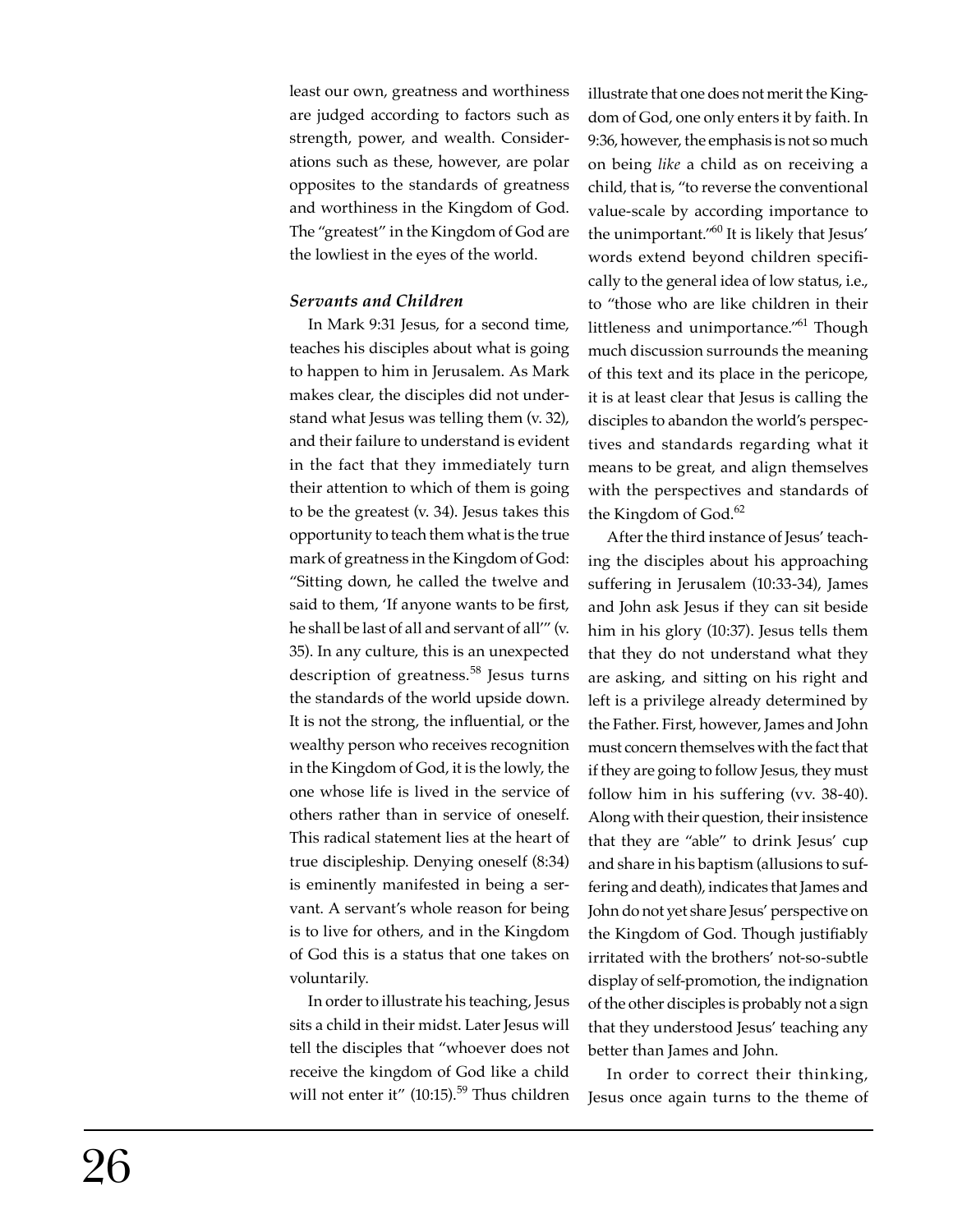servanthood. The disciples, like all Jews living in the first century, were familiar with Gentile authorities. The governors of Palestine were often petty-tyrants seeking to curry the favor of the Emperor in order to serve their own political ambitions.<sup>63</sup> Roman rule in general was marked by such tendencies. The ambition and desires the disciples express are thus comparable to those of the Gentile authorities. Jesus takes the opportunity to reemphasize what should mark those who follow him. That Jesus emphasizes this point again speaks to the centrality of servanthood in the Kingdom. That Jesus had to emphasize it again also speaks to how difficult it is for the disciples to grasp his message. The disciple who would be great must seek to serve the rest (10:43-44). In light of the world's standards, this teaching could not seem more backwards.

Once again Jesus grounds his message in his own person and ministry. Jesus does not simply lay down some principles for living, he calls the disciples to take on the same perspective and actions as the Son of Man. They are to be servants *because* "even the son of Man did not come to be served but to serve, and to give his life a ransom for many" (10:45). This is the ultimate reason why the followers of Jesus are to give up all claims to their own lives, take up their crosses, and live their lives for the sake of others. Being a disciple means being like Jesus. This is precisely what Jesus tells the disciples in John 13. After washing their feet, Jesus tells them, " I have set you an example that you should do as I have done for you. I tell you the truth, no servant is greater than his master, nor is a messenger greater than the one who sent him" (13:15- 16; cf. 15:20). The Apostle Paul expresses the same thought in his letter to the Philippians. Paul exhorts the Philippians to live for the sake of one another and he grounds his exhortation in the person and work of Christ:

Have this attitude in yourselves which was also in Christ Jesus, who, although He existed in the form of God, did not regard equality with God a thing to be grasped, but emptied Himself, taking the form of a bond-servant, *and* being made in the likeness of men. And being found in appearance as a man, He humbled Himself by becoming obedient to the point of death, even death on a cross (Phil 2:5-8).

Learning and practicing what it means to be great in the Kingdom of God, means learning and practicing the life of a servant, as personified in the life and work of the King.

#### *Opposition and Rejection*

The unexpected nature of Jesus' inauguration of the Kingdom of God expresses itself most visibly in the mounting opposition to Jesus and his message. $64$  This opposition begins early in Jesus' ministry and increases as the narrative moves ever onward to Calvary. When God visits his people as he promised in the OT, unbelief and rebellion welcome him.

Right off the bat, those who encounter Jesus are astonished by what they hear and see. His teaching differed from that of the scribes (1:22), and he even has authority over demons (1:27). Soon after, however, when Jesus proclaims the forgiveness of sins, the scribes meet him with the charge of blasphemy (2:7). From this point on, Jesus' ministry of the Kingdom of God comes under attack from the religious leaders of the day.65

Aside from Jesus' cruci fi xion, the most remarkable instance of opposition to Jesus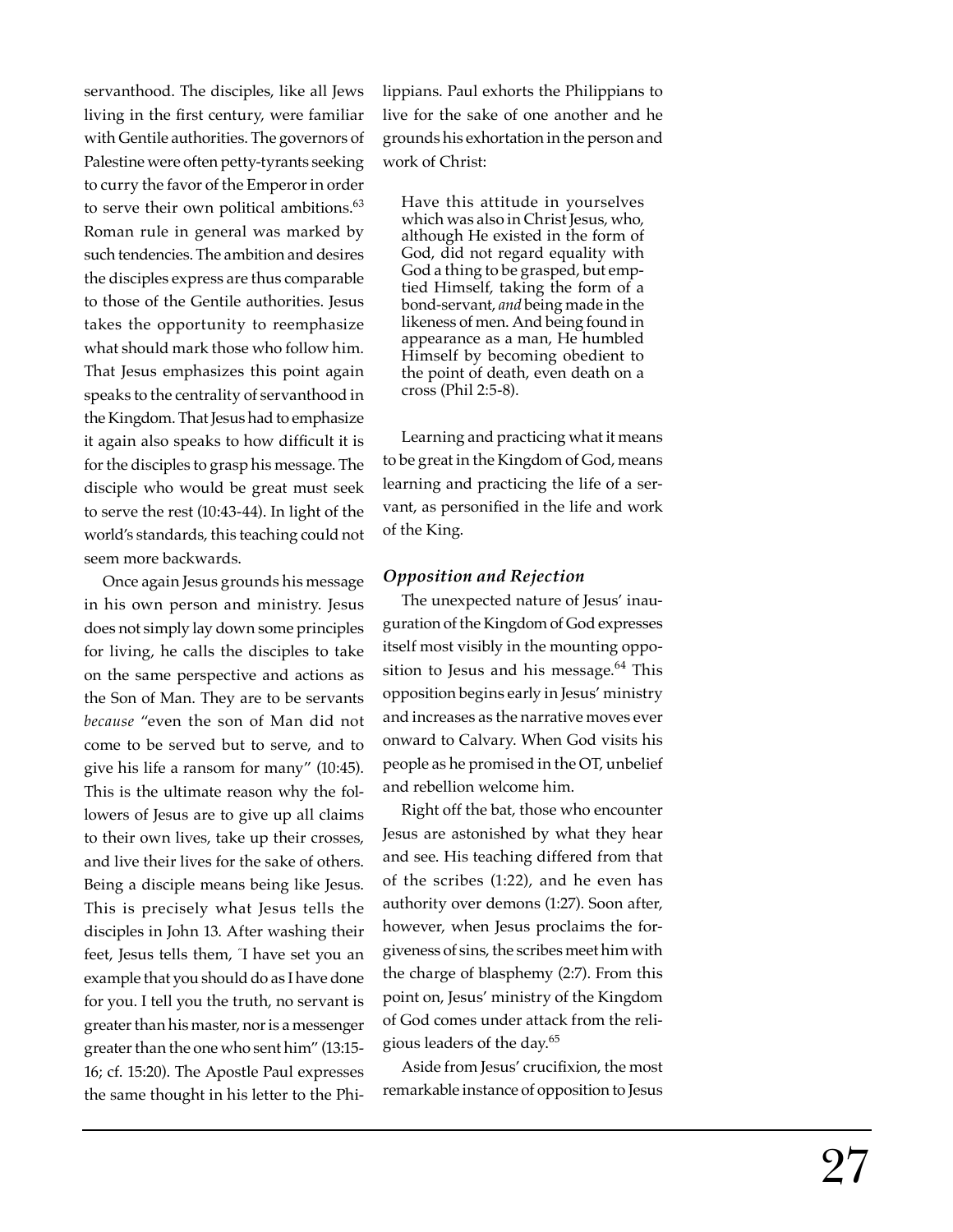comes in chapter 3. Right after appointing his twelve representatives,<sup>66</sup> Jesus returns home with his disciples and a crowd so large surrounds them that they cannot even eat a meal. Jesus' family thinks he has lost his mind, but that is nothing compared to the judgment of the scribes who declare, "'He is possessed by Beelzebul' and 'He casts out demons by the ruler of the demons'" (3:22). For the readers of Mark this charge comes after the demons themselves have correctly identified Jesus and admit that they have nothing whatsoever to do with him  $(1:24).^{67}$  The irony is unmistakable. The demons, against whom Jesus has come, understand who he is, but the scribes, experts in the Scripture and in rabbinic teaching, reject him. Jesus counters their attack by showing the absurdity of their reasoning: "How can Satan cast out Satan?" (v. 24). The Kingdom of God has dawned in their midst but their unbelief and opposition is so fierce that they attribute the coming of the Kingdom to the work of Satan.

At the heart of the opposition to Jesus is the question of his authority. This is the question that drives such controversies as Jesus' disciples not fasting (2:18ff); Jesus healing on the Sabbath (3:2ff); the disciples eating with unwashed hands (7:2ff); and Jesus driving the moneychangers out of the temple (12:27ff). Jesus went around teaching and doing works that witnessed to the coming of the Kingdom, and everyone heard his preaching and saw his miracles. Whether Jesus proclaimed the Kingdom and whether he did miraculous signs was not in question. The issue came down to believing that Jesus' teaching, miracles, and actions bore witness to the coming Kingdom. Many of the religious leaders, however, faced with Jesus' words and deeds responded by asking for a sign

 $(8:12).^{68}$ 

The opposition to Jesus reaches its climax at Jesus' arrest, trial, and crucifixion. The Suffering Servant and Son of Man is despised and rejected, just as the Scriptures, and Jesus, predicted. In one of the great ironies of history, Jesus is crucified on a cross while scoffers walk by and shout, "Let this Christ, the King of Israel, now come down from the cross, so that we may see and believe" (15:32), and on the cross a placard is attached reading, "The King of the Jews" (15:26). The Kingdom of God has arrived in suffering and the cross.

#### *Ultimate Triumph*

The cross, however, is not the end of the story of the Kingdom. Jesus' resurrection proclaims the fulfillment of the Son of Man's suffering. For Mark's readers, the resurrection is the sign that the Kingdom of God has dawned in the life and work of Jesus. Throughout Mark's Gospel, the arrival of the Kingdom is coupled with teaching about the final consummation of the Kingdom. Suffering and the cross will one day give way to glory and exultation. Thus Jesus tells his hearers on several occasions that he will return in glory and power and the Kingdom of God will be manifest to all (e.g., 8:28-9:1; 13:26; 14:62). For those who believe the gospel of the Kingdom, they will be gathered from every part of the world (13: 27), and they will sit down in fellowship with Jesus in the Kingdom of God (14:25). A foretaste of that time is revealed to Peter, James, and John when they see the King in his glory on the Mount of Transfiguration (9:2-8). The transfiguration reveals Jesus in the glory with which the "Son of Man" will return at the end of the age  $(8:38, 9:1).<sup>69</sup>$  It is also an eschatological vision of the glory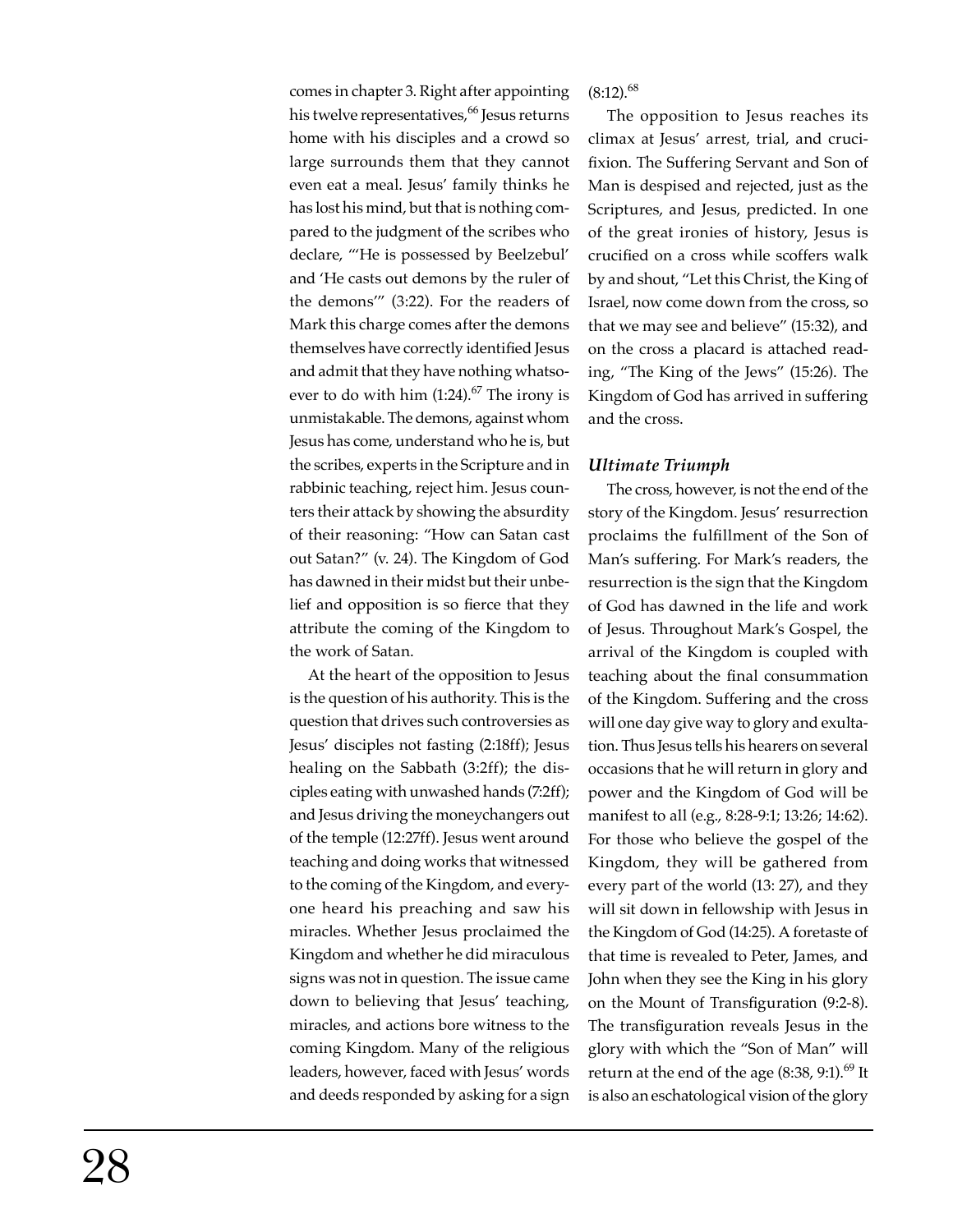that follows the path of the cross. Jesus' teaching regarding his own suffering always precedes his teaching regarding discipleship, and that teaching is accompanied by the assurance that he will rise from the dead (e.g., 8:31; 9:9, 31; 10:34). On the mountain, Jesus' teaching about his own death and resurrection, as well as the imperative and promise of discipleship, receive "divine endorsement" with the words, "This is my son, the beloved. Listen to him!"  $(9:7)$ .<sup>70</sup> These assurances, central to Jesus' message of the Kingdom, are vindicated by the resurrection. These texts also support the idea that the Kingdom has dawned in the ministry of Jesus and that it will be fully revealed in the future.

The resurrection is the key for understanding and appropriating the emphasis in Jesus' teaching on the necessity of living by faith. The Kingdom of God, though it may appear as insignificant as a mustard seed, will one day be revealed in its fullness (4:32; cf. 4:8, 20). Though they may suffer now, they will receive eternal life in the coming age (10:30). Being a disciple in the Kingdom of God means bearing a cross, but giving up one's life for Jesus and the gospel means that one's life will be saved (8:35). The followers of Jesus may experience war, famine, beatings, betrayal, arrest, and hatred, but those who endure will be saved (13:8-13). Though a follower of Jesus, confronted with Jesus' teaching on the Kingdom, may cry out, "Then who can be saved?" (10:26), Jesus answers, "With people it is impossible, but not with God; for all things are possible with God" (v. 27). The assurance of all these promises are grounded in the resurrection, for the resurrection reveals fully the message of Mark 1:15. The nearness of the Kingdom of God, "the good

news," is the message of the life, death and resurrection of Jesus. Jesus' proclamation in 1:15, therefore, encompasses his entire ministry so that the gospel of the Kingdom of God is "the Gospel of Jesus Christ, the Son of God"  $(1:1).<sup>71</sup>$  The resurrection of Jesus confirms Isaiah's prophecy: "Our God reigns!"

#### **Conclusion**

The phrase "the Kingdom of God" means that God is ruling and reigning over all creation. Jesus, the divine Son of God, the Suffering Servant and Son of Man, inaugurated God's Kingdom in his life, death, and resurrection. Though the time was fulfilled in the incarnation, the Kingdom of God was not fully consummated even at the resurrection of Jesus. We await the final revelation of God's rule and reign. The Son of Man will yet return in the glory of the Father. The Kingdom of God remains an eschatological Kingdom that has arrived and is still to arrive. In the meantime, the Kingdom of God grows up in the midst of the kingdom of this world. This means that like the first disciples of Jesus, we live in a period of fulfillment mixed with expectation. Because we so easily forget this truth, we have a persistent tendency to revert to the attitudes and perspectives that Jesus continually rejected and corrected. And like the twelve, we always need realignment with Jesus' perspective on the Kingdom because we so often conceive of the Kingdom in terms of our desires and expectations. We need, therefore, a constant reminder that living under God's rule and reign means, for the present, suffering and the cross—and only after, glory.

The first way to remind ourselves about the reality of the Kingdom of God is to consider the King and his life and teach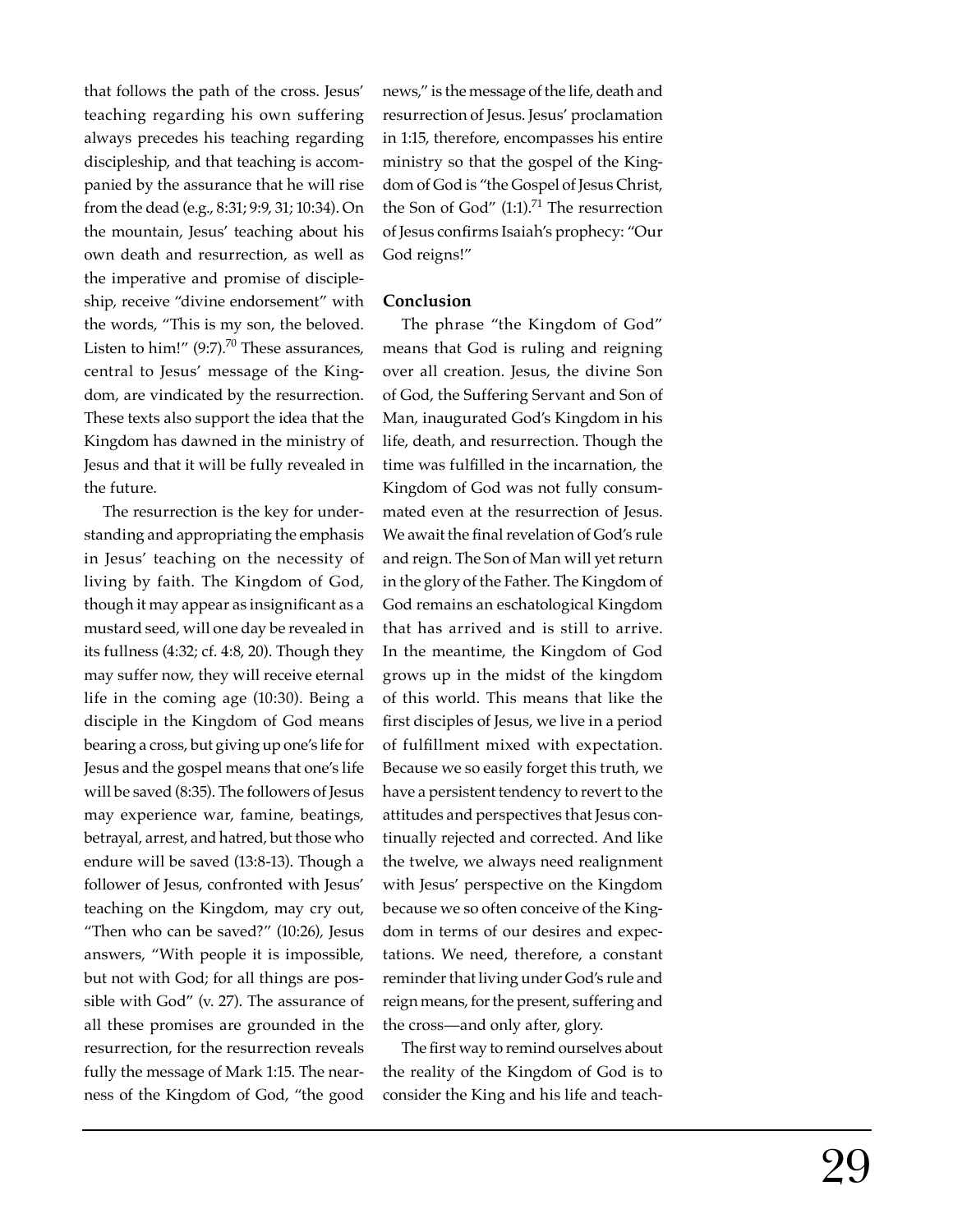ing. When we consider that the way of the Kingdom means following Jesus, then we will not be surprised when we meet with suffering, rejection, or even death because of the Gospel—in fact, we will embrace it. Secondly, when we remember that the Kingdom of God is like a mustard seed, then we will refrain from judging success merely in terms of size and influence, and embrace the Kingdom *by faith*. This faith rests secure in the knowledge that God is at work building his kingdom through ways and means that seem small and insignificant in the eyes of the world. Thirdly, when we remember that the true citizens of the Kingdom of God are described as servants and children, then we will abandon selfish ambition and desire for personal gain, and begin spending our lives serving others. Finally, when we remember that the final revelation and triumph of the Kingdom of God is certain, and that Jesus is returning to judge the world and save his people, then we will be strengthened and encouraged to go out and preach the good news, proclaiming, "the time is fulfilled, the Kingdom of God is at hand, repent and believe the gospel."

## ENDNOTES

- <sup>1</sup>N. T. Wright, *Jesus and the Victory of God*, Christian Origins and the Question of God, vol. 2 (Philadelphia: Fortress, 1996), 198-202.
- $2$ As Hafemann puts it, "Jesus did not invent the kingdom of God," (Scott Hafemann, "Jesus and the Kingdom of God," unpublished essay, used with permission).
- <sup>3</sup>Not surprisingly, scholars writing on the Kingdom of God cite similar OT texts as background. I am basically following Ridderbos's categorization of the

relevant texts (Herman Ridderbos, *The Coming of the Kingdom*, trans. H. de Jongste, ed. Raymond O. Zorn [Philadelphia: Presbyterian and Reformed, 1962], 4-8), though similar categories and divisions can be found in numerous works.

<sup>4</sup>See below for further discussion of Daniel 7. Texts such as 1 Chron 29:11; Ps 22:28 (MT 22:29); 103:19; 145:11, 13; Obad 21, also speak of God's rule and dominion.

<sup>5</sup>E.g., Pss 10:16; 24:7; 93:1. See Ridderbos, 4.

 $6$ "While God is King over all the earth, he is in a special way the King of his people, Israel," (George Eldon Ladd, *The Presence of the Future* [Grand Rapids: Eerdmans, 1974], 46, originally published under the title, *Jesus and the Kingdom* [Grand Rapids: Eerdmans, 1964]).

<sup>7</sup>Other examples of God's kingship over Israel are found in Deut 33:5; Num 23:21; Ps 44:4; 48:3; Isa 33:22; 41:21; Jer 8:19; Mic 2:13.

<sup>8</sup>C. C. Caragunis, "Kingdom of God/ Heaven," in *Dictionary of Jesus and the Gospels* (Downers Grove: InterVarsity Press, 1992), 417-418.

 $9$ Ibid., 418.

<sup>10</sup>See also, Exod 15:18; 1 Kings 22:19; Ps 47:2 (MT 47:3); Isa 6:5.

<sup>11</sup>The idea of the rule of God over creation, over all creatures, over the kingdoms of the world and, in a unique and special way, over his chosen and redeemed people, is the very heart of the message of the Hebrew scriptures" (Graeme Goldsworthy, "Kingdom of God," in *The Dictionary of Biblical Theology* [Downers Grove: InterVarsity Press, 2000], 618).

<sup>12</sup>Henry sums up the general presence of an "already-not-yet" perspective of the Kingdom of God in the OT: "In line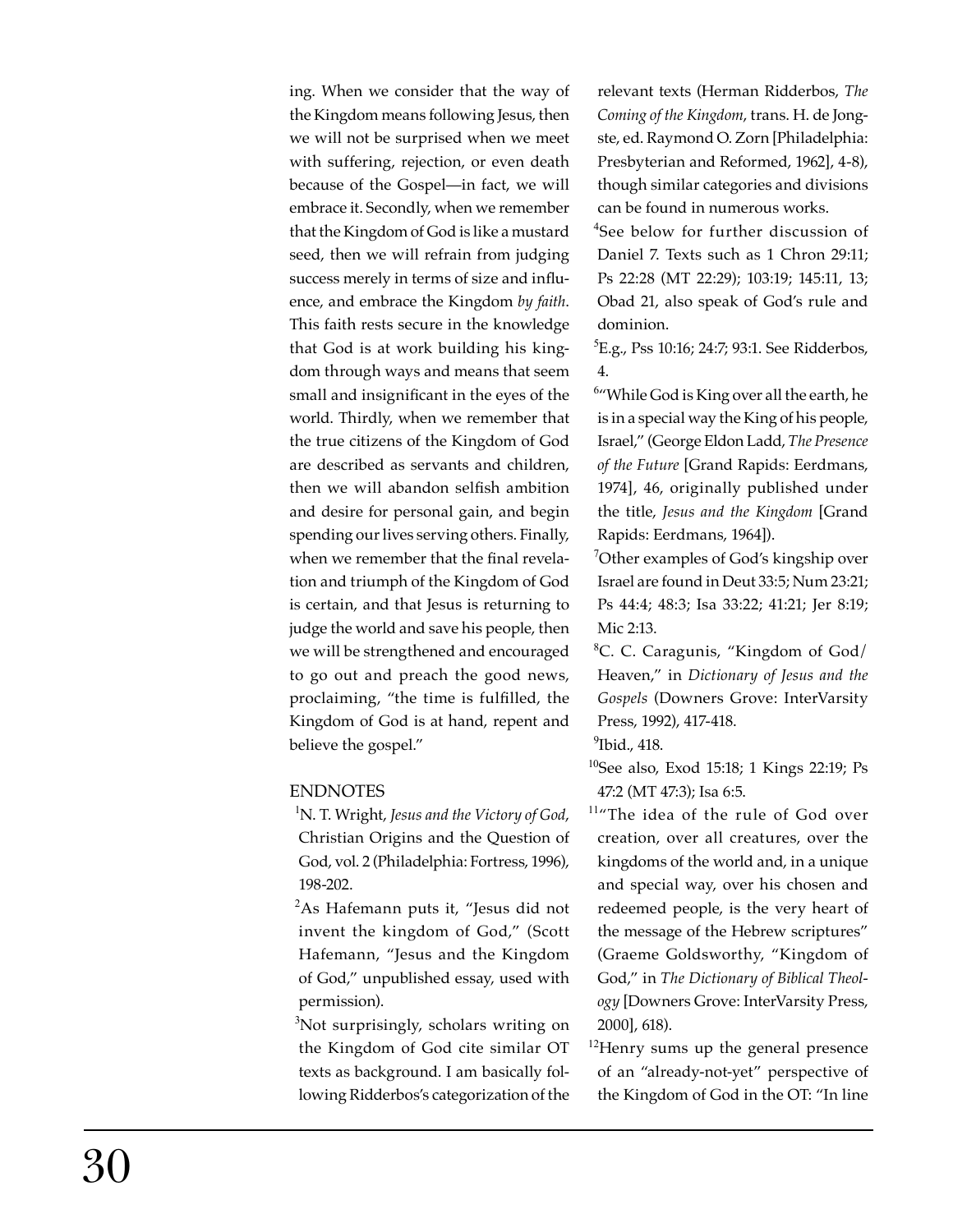with the progressive nature of historical revelation the OT portrayal oscillates between an emphasis on Yahweh's already existing kingly rule and on his rule in progress toward its yet future climactic goal" (Carl F. H. Henry, "Reflections on the Kingdom of God," *Journal of the Evangelical Theological Society* 35 [1992], 39).

<sup>13</sup>"Side by side with the kingdom that *is* we meet in the Old Testament a kingdom *yet to come*" (Geerhardus Vos, *The Teaching of Jesus Concerning the Kingdom of God and the Church*, 2nd rev. ed. [New York: American Tract Society, 1903], 18 [Vos's emphasis]). Vos continues, "Though Jehovah was king, he nevertheless could perform acts in the future, work deliverances for his people, such as would render him king in a new sense" (ibid., 19). Many authors note and/or discuss the OT's futureoriented perspective regarding the Kingdom, e.g., G. R. Beasley-Murray, *Jesus and the Kingdom of God* (Grand Rapids, Eerdmans, 1986), 19; Morna D. Hooker, *The Gospel According to Mark* (Black's New Testament Commentary; London: A & C Black, 1991; reprint, Peabody, MA: Hendrickson, 1991), 55; George Eldon Ladd, *A Theology of the New Testament*, rev. ed., ed. Donald A Hagner (Grand Rapids: Eerdmans, 1993), 58; Leland Ryken, James C. Wilhoit, and Tremper Longman III, eds., "Kingdom of God/Kingdom of Heaven," in *Dictionary of Biblical Imagery* (Downers Grove: InterVarsity Press, 1998), 479; John R. Donahue and Daniel J. Harrington, *The Gospel of Mark* (Sacra Pagina Series,

vol. 2; Collegeville, MN: Liturgical Press, 2002), 71.

- <sup>14</sup>For a thorough discussion of the eschatological hope of the coming Kingdom of God, see N. T. Wright, *Jesus and the Victory of God*, 202-20; and idem, *The New Testament and the People of God*, Christian Origins and the Question of God, vol. 1 (Philadelphia: Fortress, 1992), 302- 320. Many other pages in these works by Wright could be cited, for in both of these works he analyzes writings from the OT and from the intertestamental period (and presents his understanding of how such texts were interpreted) in order to establish the backgrounds for the eschatological worldview that permeated the thoughts and expectations of Jews living in that era.
- <sup>15</sup>"This expectation [the coming manifestation of God's kingship] of the future has such a prominent importance in the scope of the prophetic divine revelation that it may be called the center of the whole Old Testament promise of salvation" (Ridderbos, 5).
- <sup>16</sup>Other texts include, Isa  $40:9-11$ ; 24:23 (the entire section of Isaiah 24-27 can be cited in this regard); Obad 21; Micah 4:3; Zeph 3:15 (Ridderbos, 5). See also Psalms 47; 93; 96; 97; 99.
- $17$ Ibid., 6-7.
- <sup>18</sup>My emphasis. For a discussion of the connections between Daniel 6 and 7, and the Son of Man in particular see N. T. Wright, *The New Testament and the People of God*, 291-297.
- <sup>19</sup>Mark's original readers, many of whom were no doubt familiar with the OT through the Greek transla-

tion of the LXX, would have also understood that the Kingdom of God was not a new idea. It is certain that those not familiar with the LXX learned the significance of the OT concept of the Kingdom of God through the apostolic teaching and preaching.

- <sup>20</sup>"To say 'the kingdom of God is at hand' makes sense only when the hearers know 'the story' so far and are waiting for it to be completed" (N. T. Wright, *Jesus and the Victory of God*, 226). Ladd expresses a similar thought, saying that Jesus "assumed that this [the Kingdom of God] was a concept so familiar that it did not require definition" (The Presence of *the Future*, 45).
- <sup>21</sup>The OT is far and away *the* primary background for understanding what Jesus meant, and what his hearers understood, when he announced the arrival of the Kingdom of God. However, the Jewish literature written during the intertestamental, or Second-Temple, era serves as important secondary background to the NT. Because of the purpose and scope of this article, emphasis will not be placed on this literature. A few words of explanation, however, are in order. From the close of the OT canon to the first writings included in the NT, there stands a period of roughly four centuries, during which time Israel's national hopes periodically rose and fell. Following on the mitigated joy of the return from exile, Jews living in Palestine suffered once again under foreign dominion at the hands of the Selucids, experienced a time of national resurgence under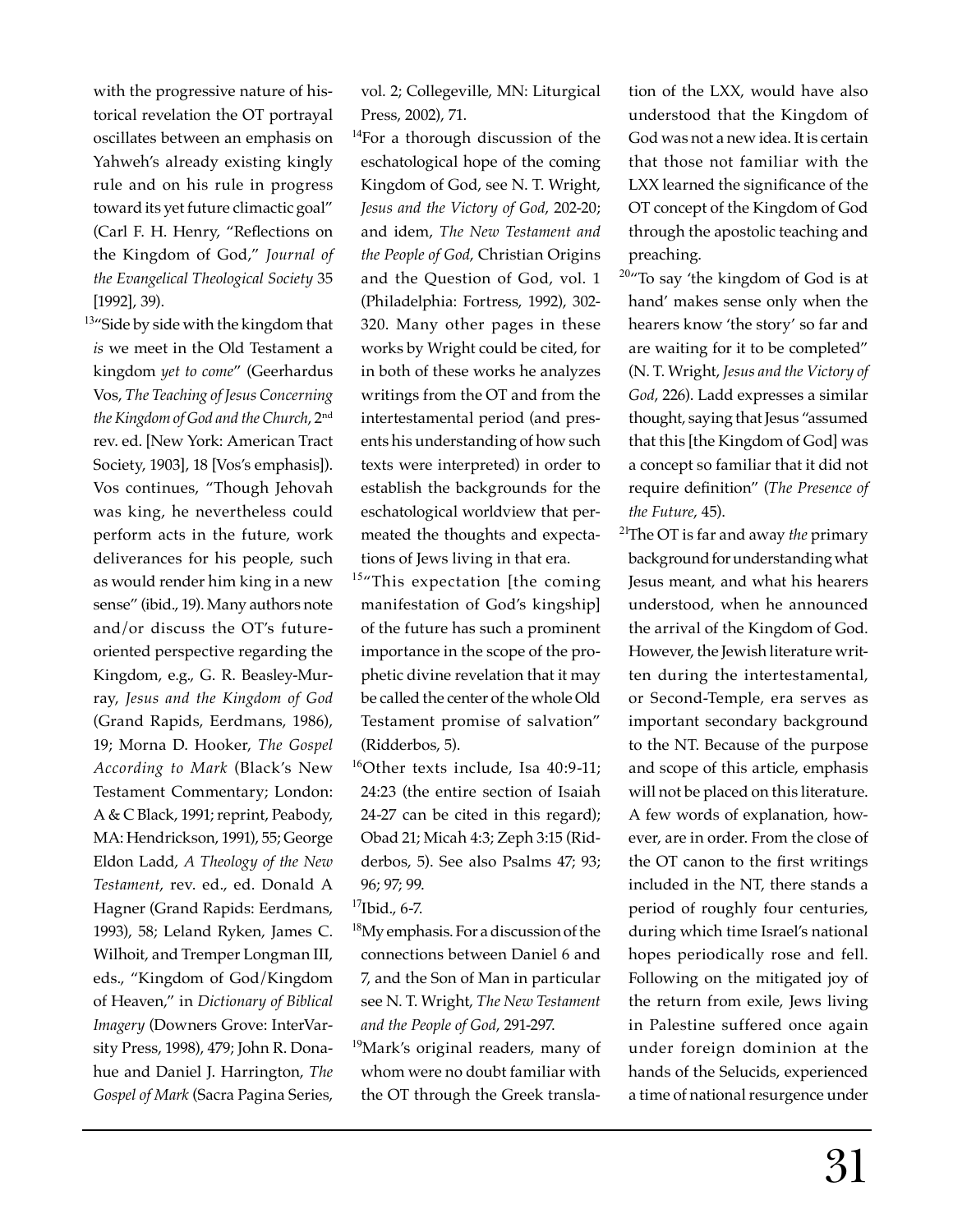the Maccabees, and fell once again under foreign domination by the Romans. During these turbulent centuries, Jewish writers produced a body of extremely diverse literature (although a substantial amount of the literature included under the general headings of "apocryphal" and/or "pseudepigraphical," was not written until well into or after the first century). Though not considered canonical (at least not by most Protestants), this literature is nevertheless a window into the world of first century Judaism, and is particularly helpful as a guide to how some Jews living during the time of Christ read and interpreted the OT. For a discussion of this literature in relation to the Kingdom of God, see Wright, *The New Testament and the People of God*, 305-306. For a discussion of other non-canonical literature, including the Targums, read specifically as background to the Kingdom in Mark 1:15, see Rikki Watts, *Isaiah's New Exodus in Mark* (Tübingen: J. C. B. Mohr [Paul Siebeck], 1997; reprint edition, Grand Rapids: Baker, 1997), 96-102.

 In a land where God was supposed to be King, yet where Latin was heard on a daily basis, it is hardly surprising that Jews were thinking about the promise of a coming Kingdom. For example, in the *Testament of Moses*, the writer looks forward to a time when Israel's enemies will be destroyed, the nation restored, and the universal reign of God is established. "The King will appear throughout his whole creation, the heavenly one will arise from his kingly

throne…. Yea, all things will be fulfilled" (10:1-10). Similarly, in the *War Scroll* (1QM), the writer speaks of a decisive, future victory over their enemies and a time when "sovereignty shall be to the God of Israel" (6:6). Both of these texts, and others, are cited in Wright, *The New Testament and the People of God,*  305-306. It should be pointed out, however, that there is substantial discontinuity, in terms of content and emphases, between the literature of the intertestamental period and both the Old and New Testaments (see Ladd, *Presence of the Future*, 99, 106).

- <sup>22</sup>R. T. France, *The Gospel of Mark* (New International Greek Testament Commentary; Grand Rapids: Eerdmans, 2002), 91.
- <sup>23</sup>See William L. Lane, *Commentary on the Gospel of Mark* (New International Commentary on the New Testament; Grand Rapids: Eerdmans, 1974), 64.
- <sup>24</sup>Ladd, *The Presence of the Future*, 139. A majority of scholars agree that the Kingdom of God refers to God's "dynamic" rule and reign over his people. There are, however, objections, e.g., Hans Kvalbein, "The Kingdom of God in the Ethics of Jesus," *Communio viatorum* 40 (1998): 197-227. Kvalbein argues that the Hebrew and Aramaic words (*malkuth* and *malkutha*, respectively) typically translated by the Greek *basileia*, are not usually connected with various words with a meaning "to come." Kvalbein's linguistic arguments are not ultimately convincing, but more problematically, he insists on too sharp of an either/

or distinction between the Kingdom as God's rule and the Kingdom as it relates to God's gift of salvation. The survey of OT texts above show that no such dichotomy exists. God's rule and reign is inherently connected with the salvation of God's people.

- <sup>25</sup>Note that the LXX, quoted by Mark, differs slightly in punctuation. This is not a matter of concern here.
- $26$ C. H. Dodd argues for this view in, *The Parables of the Kingdom*, rev. ed. (New York: Scribners, 1961), see particularly, 29-35. Though Dodd's conclusion that Jesus meant that the "Kingdom has come" (i.e., "now here") stills draws a great deal of attention, it has not stood up to scholarly scrutiny. Beasley-Murray aptly compares the debate between Dodd and J. Y. Campbell over this issue as a discussion that "resembles a long-drawn-out tennis match" (73).
- <sup>27</sup>France, 93. "It is therefore not appropriate to ask whether 'the kingdom of God' is past, present, or future, as if it has a specific time-reference.... God's kingship is both eternal and eschatological, both fulfilled and awaited, both present and imminent" (ibid.).
- <sup>28</sup>As Beasley-Murray notes, "The linguistic arguments do not appear adequately to account for the utterances in which the disputed terms occur. As Kelber has put it, the basic deficiency in these arguments 'lies in their failure to come to grips with the semantic significance of *words* in *their contextual setting*'" (73). Beasley Murray is citing Werner H. Kelber, *The Kingdom of God in Mark: A New*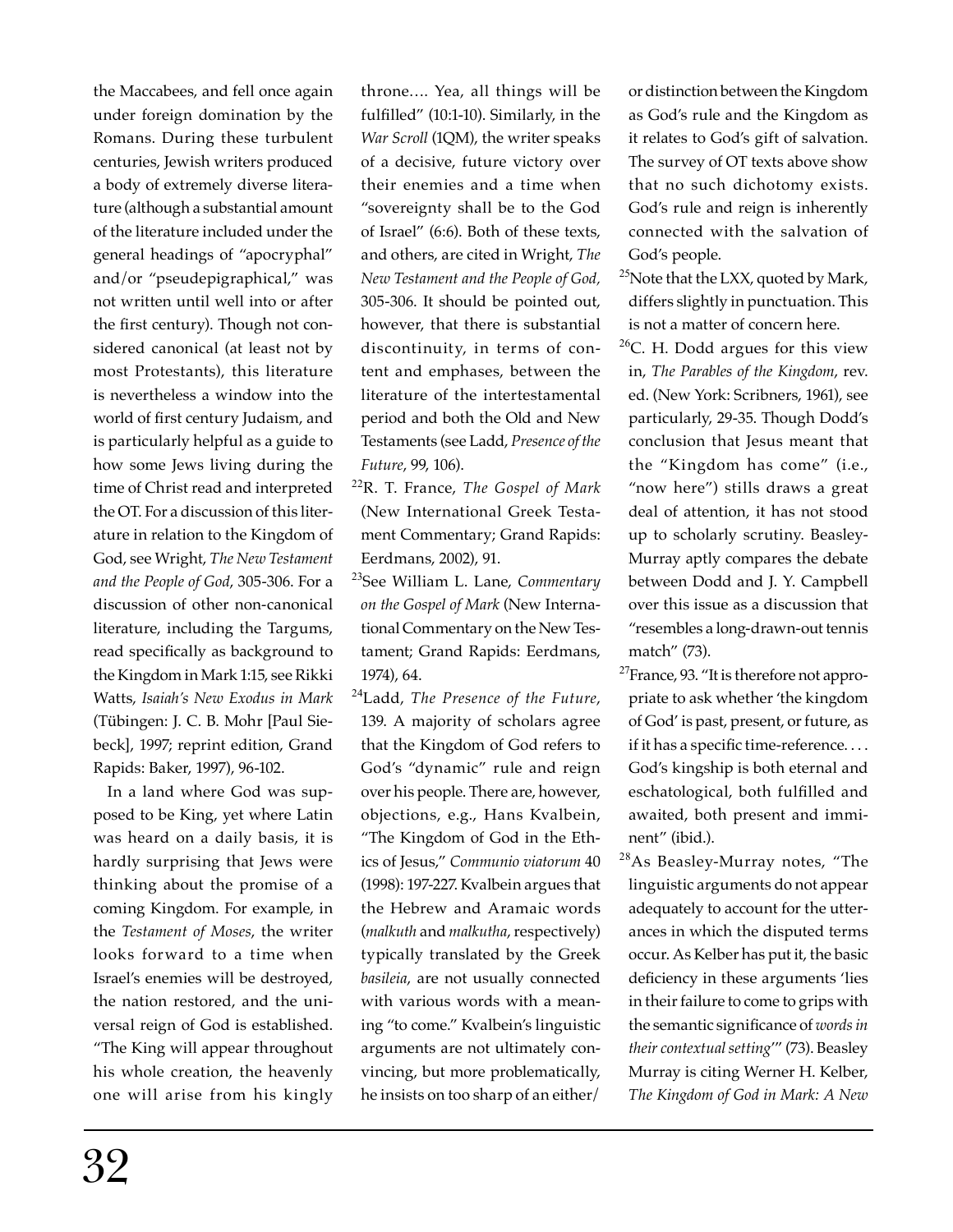*Place and a New Time* (Philadelphia: Fortress, 1974), 9.

- <sup>29</sup>Readers should note that this *does not* mean that God is now partly ruling in the present but will rule completely in the future. "Already" and "not yet" does not refer to a kind of intermediate state where God is reigning spiritually while waiting for a time when he will rule completely. God rules now every bit as much as he will in the future. The emphasis here is on the manifestation or revelation of God's Kingdom. As Vos puts it, "the kingdom itself is not strictly speaking represented as future, but only the enforcement or manifestation of the kingdom. God's rule is ever existing" (20).
- <sup>30</sup>"Jesus did not merely proclaim, as John did, the imminence of divine visitation, he asserted that this visitation was in actual progress, that God was already visiting his people" (Ladd, *Presence of the Future*, 111).

 $31$ Hafemann, 1.

- $32$ Wright makes this point a number of times in both *The New Testament and the People of God* and *Jesus and the Victory of God*.
- <sup>33</sup>Ladd, *the Presence of the Future*, 222.
- <sup>34</sup>This point cannot receive enough emphasis. Christians often speak of "building the Kingdom," but we must rememer that, while the Kingdom may advance *through* us, it is not built *by* us.
- <sup>35</sup>Robert H. Stein, *An Introduction to the Parables of Jesus* (Philadelphia: Westminster, 1981), 95.

<sup>36</sup>These parables are not, then, about

subjective experience or growth in the Kingdom of God. While some may find Moltmann's comments on these parables touching, he misses the point of these parables when he says, "The parables from nature make the Kingdom of God very sensual. I smell a rose and I smell the Kingdom of God. I taste bread and wine and I taste the Kingdom of God. I walk through a blooming, colorful meadow and I feel the Kingdom in which everything can grow and develop" (Jürgen Moltmann, "Jesus and the Kingdom of God," *Asbury Theological Journal* 48 [1993]: 7).

- <sup>37</sup>Unlike John, Mark does not use the word *sēmeia*. Hooker, however, is correct to say that the miracles recorded by Mark serve a similar purpose (73). See John 2:11, 23; 3:2; 4:48; 6:2, 26; 7:31; 9:16; 11:47; 12:37; 20:30.
- <sup>38</sup>The future defeat of Israel's enemies is, as seen earlier, a major theme in the prophets, e.g., Mich 4:11-13; Zeph 3:8; Isa 31:4-9; Ezekiel 38-39; Joel 3:9-15; Zech 12:1-9; 14:1-3. Some of these texts are cited above, and this specific list of citations is from Ladd, *The Presence of the Future*, 150.
- <sup>39</sup>Ridderbos, 63. Ridderbos cites Mark 1:24 and Luke 8:28 in this regard. <sup>40</sup>Hooker, 72.
- ${}^{41}E.g.,$  Jairus falls at Jesus' feet and says, "My little daughter is at the point of death; come and lay your hands on her, *so that* she will get well and live" (5:23). This is undoubtedly a show of faith. Likewise, the Syrophoenician woman's persistence with Jesus implies that she believed

he could heal her daughter. Jesus' tells her, "Because of this answer go your way; the demon has gone out of your daughter" (7:29).

<sup>42</sup>Ibid. The texts considered here are also cited by Hooker.

<sup>43</sup>Emphasis added.

- <sup>44</sup>As Guelich notes, "Healing the sick and forgiving the sinner correspond to the prophetic hope for the age of salvation. Thus, the pronouncement of forgiveness in this healing context makes explicit the fundamental character of Jesus' healing ministry. … Jesus' healing of the sick (2:1-12) like his exorcism of the demons (1:21-28) proclaim the 'gospel of the Kingdom'" (Robert A. Guelich, *Mark 1-8:26* [Word Biblical Commentary, vol. 34a; Dallas: Word, 1989], 86).
- <sup>45</sup>"The announcement and presentation of radical healing to a man in his entire person was a sign of the Kingdom of God drawn near. The paralytic experienced the fulfillment of God's promise that the lame would share in the joy of the coming salvation," (Lane, 99). One of the texts Lane cites is Isa 35:6. His citation prompted me to read the larger context in Isaiah.
- <sup>46</sup>While these miracles are most often discussed in terms of Mark's Christology, the identity of Jesus and the presence of the Kingdom are inseparable. When Jesus displays his authority over nature we see the inauguration of the redemption of creation. Creation itself has suffered the effects of sin (Rom 8:19-20), and must be redeemed (v. 21). See Ladd, *The Presence of the Future*, 60.
- <sup>47</sup>See Isa 6:9ff; Jer 5:21; Ezek 12:2. There is also reference to the hard-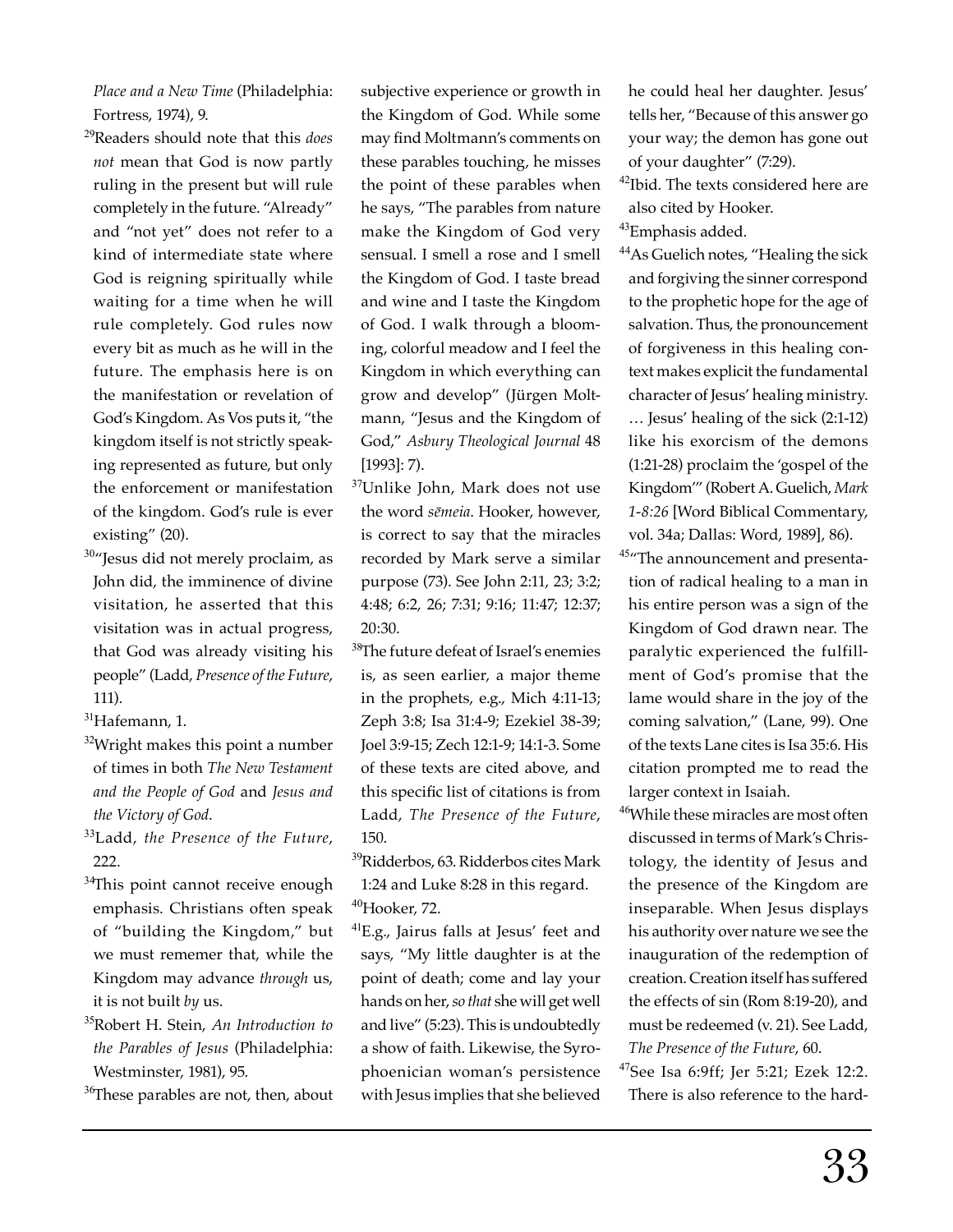ness of the hearts of the disciples in the face of another miracle over nature. When Jesus walks on the Sea of Galilee and climbs into the boat, the disciples are terrified. Mark explains their reaction as a result of not understanding the miracle they recently witnessed: "for they had not gained any insight from the incident of the loaves, but their heart was hardened" (6:52).

<sup>48</sup>Hafemann, 2.

<sup>49</sup>Mark 2:10, 28: 8:31, 38; 9:9, 12, 31; 10:33, 45; 13:26; 14:21, 41, 62; cf. Dan 7:13-14.

 $50A$  great deal of discussion surrounds this text, particularly in regard to the role of John the Baptist as the coming Elijah (see Mal 4:6). What concerns us here, however, is the connection Jesus makes between the Son of Man and his suffering. It is possible, as France points out, that there is an allusion to Ps 118:22 (LXX 117:22), which speaks of the "rejection" (*apodokimazō*) of the corner stone. Mark uses a different word (*exoudeneō*) "despise," but the quotation of Pss 118:22 in Acts 1:4 has *exoudeneō*, instead of *apodokimazō*. So it is conceivable that Mark and Luke use a similar text of the LXX. There is also a possible connection between Mark's use of *exoudeneō* and the occurrence of that word in Isa 53:3 in various translations of the LXX. "Whether or not a direct verbal echo is established, the thought of rejection is clearly present in both Ps. 118:22 and Is. 53:3, and few more sources probably can be suggested for the conviction that Scripture predicts the rejection of the Son of Man" (France, 360).

<sup>52</sup>Hafemann, 2.

53Evans notes, "The two scriptural traditions complement each other, with the Suffering Servant of Isa 53 redefining the mission and destiny of the 'son of man' in Dan 7. Indeed, the 'son of man' will someday 'be served,' but he first must serve, even suffer and die, as the Servant of the Lord" (Craig A. Evans, *Mark 8:27- 16:20* [Word Biblical Commentary, vol. 34b; Nashville: Thomas Nelson, 2001], 123).

- <sup>54</sup>As Hooker states, "the story symbolizes the judgment which is going to fall on those who reject the message of the Kingdom, and whose hard hearts prevent them from seeing the power of God at work in Jesus" (75).
- <sup>55</sup>This phrase appears in the proofs for *thesis 21* of the Heidelberg Disputation. See, Timothy F. Lull ed., *Martin Luther's Basic Works* (Minneapolis: Fortress, 1989), 44. It is, of course, anachronistic to apply Luther's phrase to people living in the first century. Nevertheless, Luther's juxtaposition between the theologian of glory who "prefers works to suffering, glory to the cross, strength to weakness, wisdom to folly, and, in general good to evil" (ibid) and the theologian of the cross who "comprehends the visible and manifest things of God seen through suffering and the cross" (*thesis* 20), is a fitting way to distinguish between Jesus' message of the Kingdom and the expectations of his contemporaries. See also, Martin

Luther, "*Heidelberg Disputation*" in *Luther's Works*, vol. 31, trans. Harold J. Grimm (Philadelphia: Mulenberg, 1957), 40, 53.

- <sup>56</sup>As Lane says, "The disciples' thoughts were upon the glory; when questions of rank seemed appropriate" (340).
- <sup>57</sup>"The kingdom of God is entered through renouncing this world's cares and concerns—by renouncing everything and following Jesus" (Ladd*, The Presence of the Future*, 116).
- <sup>58</sup>As Donahue and Harrington note, "With this teaching Jesus challenges and subverts the assumptions of his culture and rank and status" (285). This statement applies to all cultures.
- <sup>59</sup>The same emphasis is found in Matt 18:3.
- $^{60}$ France, 374.

 $^{61}$ Ibid.

 $62$ Scholars have difficulty understanding why Mark's narrative emphasizes receiving children when the context "is concerned with the humility which ought to characterize a disciple" (Hooker, 228). However, when we recognize the emphasis in this text on the difference between standards in the world and standards in the kingdom of God, the difficulties are alleviated. See, France, 374. For different sort of discussion of this text see, Ben Witheringon III, *The Gospel of Mark*: *A Sociorhetorical Commentary* (Grand Rapids: Eerdmans, 2001), 270. He understands Jesus as teaching specifically about how the disciples are to view children. <sup>63</sup>See Lane, 382.